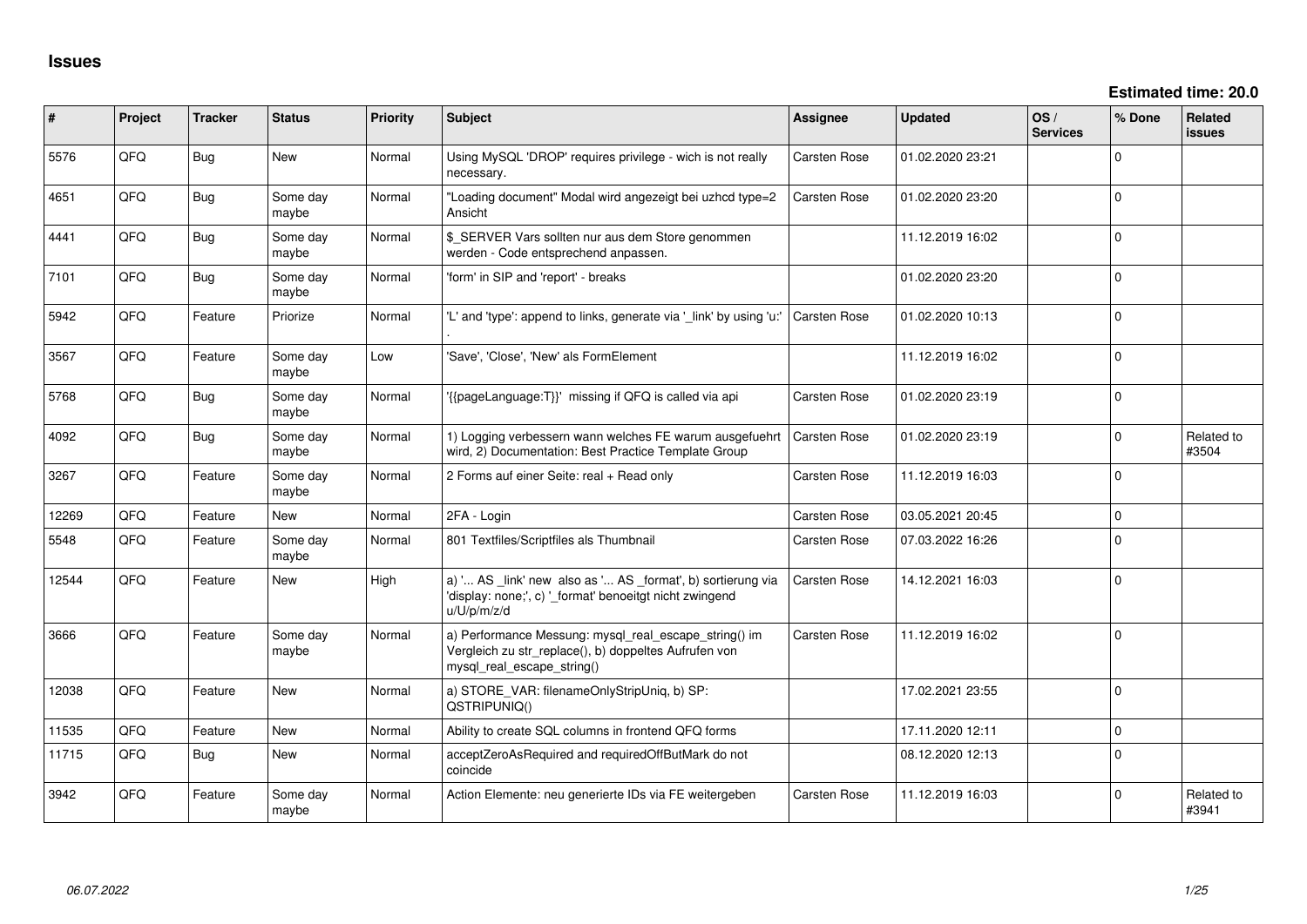| $\vert$ # | Project        | <b>Tracker</b> | <b>Status</b>     | <b>Priority</b> | <b>Subject</b>                                                                                                 | Assignee            | <b>Updated</b>   | OS/<br><b>Services</b> | % Done      | Related<br><b>issues</b>                                                                                                                                              |
|-----------|----------------|----------------|-------------------|-----------------|----------------------------------------------------------------------------------------------------------------|---------------------|------------------|------------------------|-------------|-----------------------------------------------------------------------------------------------------------------------------------------------------------------------|
| 12412     | QFQ            | Feature        | <b>New</b>        | Normal          | Action/Escape qualifier 'e' (empty), '0': if given, an empty<br>string (or '0') will be treated as 'not found' | Carsten Rose        | 08.05.2021 09:40 |                        | $\Omega$    | Related to<br>#12413,<br>Related to<br>#10012                                                                                                                         |
| 5131      | QFQ            | Feature        | <b>New</b>        | Normal          | Activate Spin Gear ('wait/busy' indicator) via LINK attribute                                                  | Carsten Rose        | 01.02.2020 23:21 |                        | $\mathbf 0$ |                                                                                                                                                                       |
| 7342      | QFQ            | Feature        | New               | Normal          | add content = hide_this                                                                                        | Carsten Rose        | 01.02.2020 23:21 |                        | $\mathbf 0$ |                                                                                                                                                                       |
| 10979     | QFQ            | Feature        | <b>New</b>        | Normal          | Ajax Calls an API - dataReport                                                                                 | Carsten Rose        | 11.05.2022 12:15 |                        | $\mathbf 0$ |                                                                                                                                                                       |
| 8962      | QFQ            | Feature        | New               | High            | allow for form fields with identical names                                                                     | <b>Carsten Rose</b> | 03.05.2021 21:14 |                        | 0           |                                                                                                                                                                       |
| 14320     | QFQ            | Feature        | In Progress       | Normal          | Allow specific HTML Tags and Attributes: general, TinyMCE                                                      | Enis Nuredini       | 04.07.2022 14:09 |                        | $\mathbf 0$ | Related to<br>#12664,<br>Related to<br>#12039,<br>Related to<br>#11702,<br>Related to<br>#7239,<br>Related to<br>#3708,<br>Related to<br>#3646,<br>Related to<br>#880 |
| 9281      | QFQ            | <b>Bug</b>     | Some day<br>maybe | Normal          | Allow STRICT TRANS TABLES                                                                                      | Carsten Rose        | 02.01.2021 18:43 |                        | $\Omega$    |                                                                                                                                                                       |
| 3848      | QFQ            | Feature        | Some day<br>maybe | High            | Antivirus check fuer Upload files in qfq?                                                                      | Carsten Rose        | 03.05.2021 21:14 |                        | $\mathbf 0$ | Related to<br>#4131                                                                                                                                                   |
| 12119     | QFQ            | Feature        | New               | Normal          | AS paged: error message missing if there ist no 'r' argument.                                                  | Carsten Rose        | 03.05.2021 20:51 |                        | $\mathbf 0$ |                                                                                                                                                                       |
| 14077     | QFQ            | Bug            | New               | Normal          | As _link: Attribute 'class' missing by r:1 and r:3 - but should<br>set                                         | Carsten Rose        | 28.05.2022 11:02 |                        | $\Omega$    | Related to<br>#5342,<br>Related to<br>#4343                                                                                                                           |
| 13945     | QFQ            | Feature        | New               | Normal          | As _link: content before/after link                                                                            | Enis Nuredini       | 28.05.2022 11:01 |                        | $\mathbf 0$ | Related to<br>#12262                                                                                                                                                  |
| 14233     | QFQ            | <b>Bug</b>     | <b>New</b>        | Normal          | AS _link: question - HTML is not rendered                                                                      | Carsten Rose        | 28.05.2022 11:02 |                        | $\mathbf 0$ |                                                                                                                                                                       |
| 3947      | QFQ            | Feature        | Some day<br>maybe | Normal          | Attack detectect: logout current user                                                                          | <b>Carsten Rose</b> | 11.12.2019 16:03 |                        | $\mathbf 0$ | Related to<br>#5458,<br>Related to<br>#6299                                                                                                                           |
| 6299      | QFQ            | Feature        | Some day<br>maybe | Normal          | Attack detection: log table with invalid SIP access                                                            |                     | 11.12.2019 16:02 |                        | $\mathbf 0$ | Related to<br>#3947                                                                                                                                                   |
| 11522     | QFQ            | <b>Bug</b>     | New               | Normal          | Aus/Einblenden von Reitern                                                                                     |                     | 13.11.2020 14:58 |                        | $\mathbf 0$ |                                                                                                                                                                       |
| 10890     | $\mathsf{QFQ}$ | Bug            | New               | Normal          | AutoCron hangs                                                                                                 |                     | 20.07.2020 13:56 |                        | $\pmb{0}$   |                                                                                                                                                                       |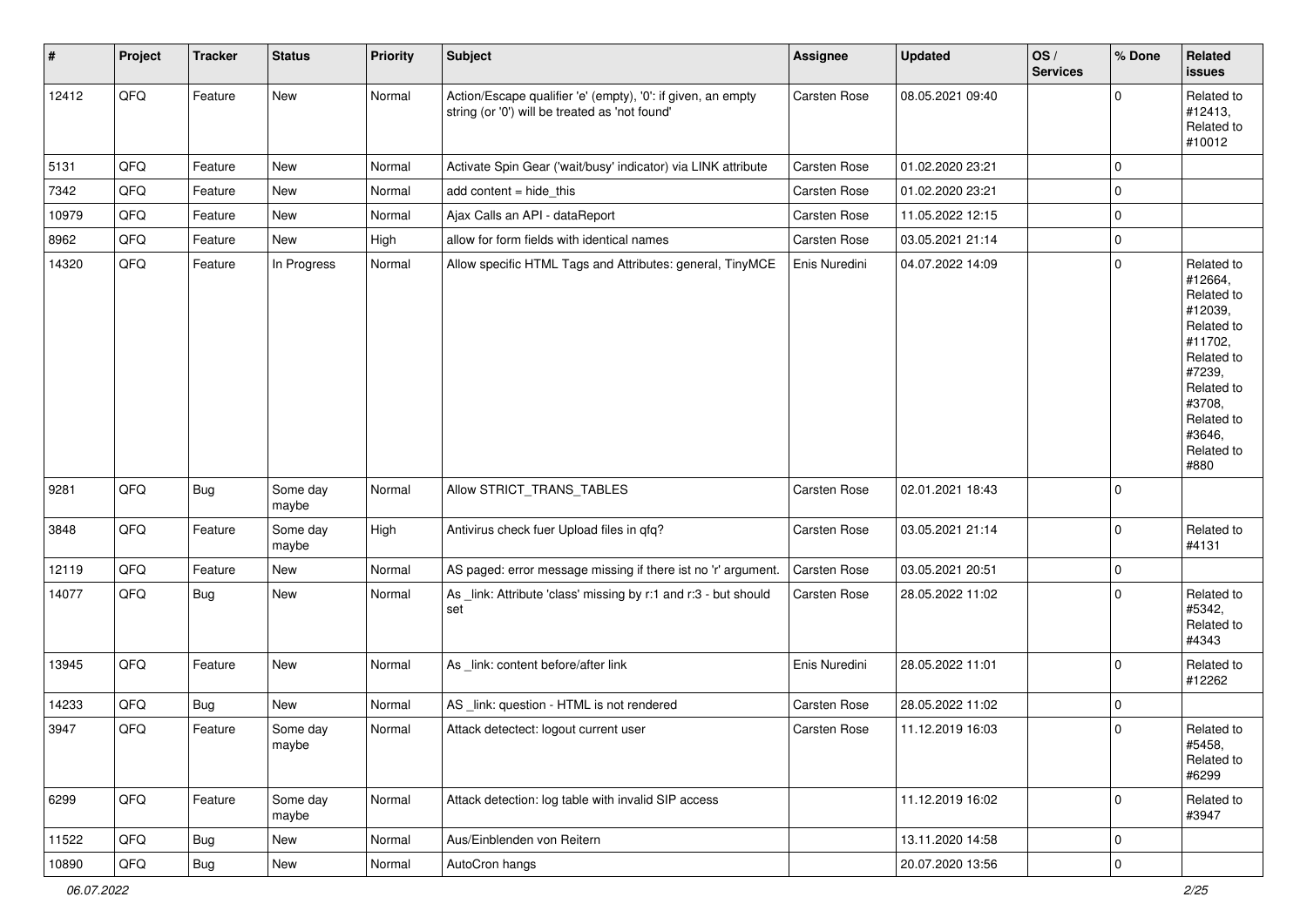| ∦     | Project | <b>Tracker</b> | <b>Status</b>     | <b>Priority</b> | Subject                                                                                              | <b>Assignee</b>     | <b>Updated</b>   | OS/<br><b>Services</b> | % Done       | Related<br><b>issues</b>                      |
|-------|---------|----------------|-------------------|-----------------|------------------------------------------------------------------------------------------------------|---------------------|------------------|------------------------|--------------|-----------------------------------------------|
| 4250  | QFQ     | Feature        | New               | Normal          | AutoCron in QFQ via PHP                                                                              | <b>Carsten Rose</b> | 01.02.2020 23:21 |                        | <sup>0</sup> | Related to<br>#3292,<br>Related to<br>#3291   |
| 12146 | QFQ     | Feature        | New               | Normal          | Autocron Job: Anzeigen wann der naechste Job ausgefuehrt<br>wird, resp das er nicht ausgefuehrt wird | <b>Carsten Rose</b> | 15.03.2021 15:23 |                        | <sup>0</sup> |                                               |
| 3291  | QFQ     | Feature        | Some day<br>maybe | Normal          | AutoCron websiteToken                                                                                | <b>Carsten Rose</b> | 11.12.2019 16:02 |                        | $\Omega$     | Related to<br>#4250                           |
| 8431  | QFQ     | Bug            | <b>New</b>        | High            | autocron.php with wrong path                                                                         | <b>Carsten Rose</b> | 03.05.2021 21:14 |                        | $\Omega$     |                                               |
| 13647 | QFQ     | <b>Bug</b>     | New               | Normal          | Autofocus funktioniert nicht auf Chrome                                                              | Benjamin Baer       | 19.03.2022 17:44 |                        | $\mathbf 0$  |                                               |
| 7452  | QFQ     | Feature        | Some day<br>maybe | Normal          | automate deployment new QFQ version                                                                  | Carsten Rose        | 16.09.2021 15:10 |                        | 0            |                                               |
| 13608 | QFQ     | Feature        | Some day<br>maybe | Normal          | Automatic Browser Language Redirect                                                                  | Enis Nuredini       | 17.06.2022 08:35 |                        | $\Omega$     |                                               |
| 12452 | QFQ     | Feature        | Priorize          | Normal          | BaseURL: alsways with '/' at the end                                                                 | Carsten Rose        | 19.06.2022 13:45 |                        | 0            | Related to<br>#10782                          |
| 9346  | QFQ     | Feature        | Priorize          | Normal          | beforeSave: check if an upload is given                                                              | Carsten Rose        | 11.06.2021 21:18 |                        | $\mathbf 0$  |                                               |
| 3782  | QFQ     | Bug            | Priorize          | Normal          | Bei fehlerhafter Eingabe (z.B. Datum) sollte das erwartete<br>Format angezeigt werden                | <b>Carsten Rose</b> | 01.02.2020 10:13 |                        | $\Omega$     |                                               |
| 7106  | QFQ     | Feature        | Some day<br>maybe | Normal          | Beispiel Nummerierung von Rows in Report                                                             |                     | 11.12.2019 16:01 |                        | $\Omega$     |                                               |
| 7105  | QFQ     | Feature        | Some day<br>maybe | Normal          | Beispiel wie man in einer zweiten Tabelle speichert.                                                 |                     | 11.12.2019 16:01 |                        | $\Omega$     |                                               |
| 6288  | QFQ     | Feature        | Some day<br>maybe | Normal          | Best Practice: Erklaeren wie man ein Formular ganz in<br>'weiss' erstellen kann                      |                     | 11.12.2019 16:02 |                        | $\mathbf 0$  |                                               |
| 11630 | QFQ     | Bug            | Feedback          | High            | Bitte check ob CALL() in 20.11.0 noch so funktioniert wie in<br>20.4.1                               | Enis Nuredini       | 28.05.2022 13:45 |                        | 0            | Related to<br>#11325                          |
| 4194  | QFQ     | Feature        | In Progress       | Normal          | Bootstrap 4 ist jetzt offiziel                                                                       |                     | 03.05.2021 20:47 |                        | 0            | Related to<br>#10114                          |
| 5783  | QFQ     | Feature        | Some day<br>maybe | Normal          | <b>BPMN View/Edit</b>                                                                                |                     | 11.12.2019 16:02 |                        | 0            |                                               |
| 12546 | QFQ     | <b>Bug</b>     | Feedback          | Normal          | Branch 'Development' - Unit Tests mit dirty workaround<br>angepasst                                  | <b>Carsten Rose</b> | 19.03.2022 17:48 |                        | $\Omega$     |                                               |
| 8520  | QFQ     | Feature        | Some day<br>maybe | Normal          | Bring QFQ to Composer                                                                                | Carsten Rose        | 16.09.2021 15:10 |                        | $\mathbf 0$  |                                               |
| 11893 | QFO     | Feature        | New               | High            | Broken SIP: a) only report one time, b) only report in main<br>column                                | Carsten Rose        | 12.05.2021 12:13 |                        | 0            | Related to<br>#12532,<br>Related to<br>#14187 |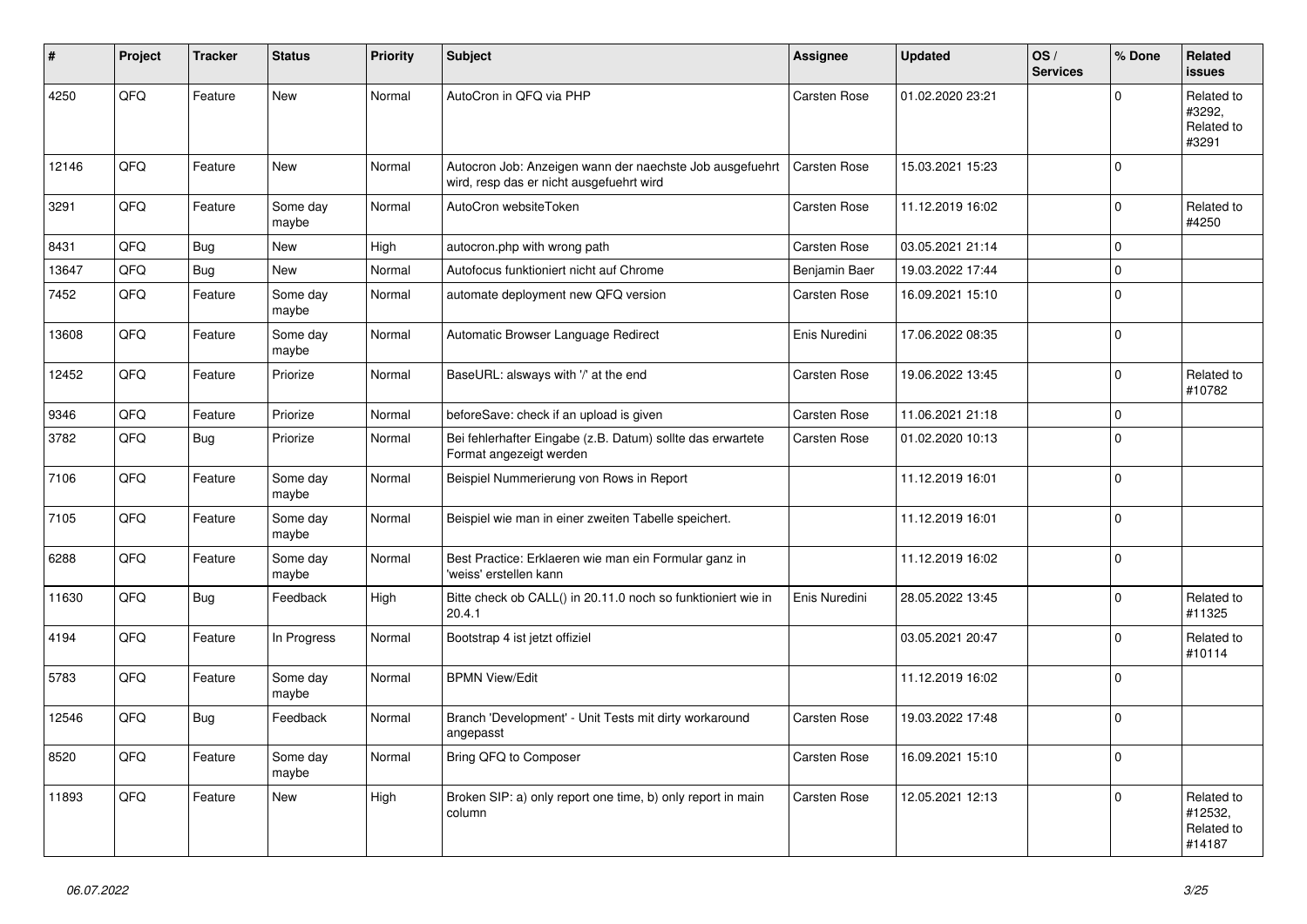| #     | Project | <b>Tracker</b> | <b>Status</b>     | <b>Priority</b> | <b>Subject</b>                                                                                                                | <b>Assignee</b>     | <b>Updated</b>   | OS/<br><b>Services</b> | % Done       | Related<br>issues                               |
|-------|---------|----------------|-------------------|-----------------|-------------------------------------------------------------------------------------------------------------------------------|---------------------|------------------|------------------------|--------------|-------------------------------------------------|
| 9958  | QFQ     | <b>Bug</b>     | Priorize          | Normal          | Broken subrecord query: no error message                                                                                      | <b>Carsten Rose</b> | 05.02.2021 15:15 |                        | $\Omega$     |                                                 |
| 9177  | QFQ     | Bug            | <b>New</b>        | Normal          | Bug? QFQ tries to save an action FE, which has real<br>existing column name                                                   | <b>Carsten Rose</b> | 01.02.2020 23:22 |                        | $\Omega$     |                                                 |
| 10716 | QFQ     | Feature        | Some day<br>maybe | Normal          | Business Logic mit Externen Skripten                                                                                          | <b>Carsten Rose</b> | 16.09.2021 15:10 |                        | $\Omega$     | Related to<br>#10713,<br>Related to<br>#8217    |
| 9781  | QFQ     | Feature        | New               | Normal          | Button: CSS class to make buttons smaller                                                                                     | <b>Carsten Rose</b> | 01.02.2020 23:22 |                        | $\Omega$     |                                                 |
| 13467 | QFQ     | Feature        | New               | Normal          | ChangeLog Generator                                                                                                           | <b>Carsten Rose</b> | 19.03.2022 17:46 |                        | $\Omega$     | Related to<br>#11460                            |
| 13451 | QFQ     | Bug            | <b>New</b>        | Normal          | Character Counter / Max Character: Problem in Safari                                                                          | <b>Carsten Rose</b> | 15.04.2022 17:18 |                        | $\mathbf 0$  |                                                 |
| 12474 | QFQ     | Feature        | <b>New</b>        | Normal          | Check BaseConfigURL if it is given and the the last char is '/'                                                               | <b>Carsten Rose</b> | 03.05.2021 20:45 |                        | $\Omega$     |                                                 |
| 9853  | QFQ     | Feature        | <b>New</b>        | Normal          | Check das SQL / QFQ / Mail Logfile geschrieben wird                                                                           |                     | 09.01.2020 11:15 |                        | $\Omega$     |                                                 |
| 9669  | QFQ     | <b>Bug</b>     | Some day<br>maybe | Normal          | Checkbox / Template Group: radio/checkbox visible broken<br>after 'add'                                                       | Carsten Rose        | 16.06.2021 13:47 |                        | $\Omega$     | Related to<br>#8091                             |
| 11752 | QFQ     | <b>Bug</b>     | <b>New</b>        | Normal          | checkbox renders multiple input elements with same name                                                                       | <b>Carsten Rose</b> | 17.12.2020 14:58 |                        | $\Omega$     | Related to<br>#11750                            |
| 12163 | QFQ     | Feature        | <b>New</b>        | Normal          | Checkbox: table wrap                                                                                                          | <b>Carsten Rose</b> | 03.05.2021 20:51 |                        | $\Omega$     |                                                 |
| 11057 | QFQ     | Bug            | <b>New</b>        | High            | Checkboxes ohne span.checkmark im Report werden<br>ausgeblendet                                                               | Benjamin Baer       | 03.05.2021 21:12 |                        | $\Omega$     | Related to<br>#11039                            |
| 12476 | QFQ     | Feature        | <b>New</b>        | Normal          | clearMe: a) should trigger 'dirty', b) sticky on textarea resize                                                              | Benjamin Baer       | 04.01.2022 08:40 |                        | $\Omega$     | Related to<br>#9528                             |
| 6870  | QFQ     | Feature        | Priorize          | Normal          | Click on '_link' triggers an API call                                                                                         | Benjamin Baer       | 03.01.2022 08:25 |                        | $\mathbf 0$  |                                                 |
| 4420  | QFQ     | Feature        | Some day<br>maybe | Normal          | Client: Local Storage - store the changes of a form, local in<br>the browser.                                                 | Benjamin Baer       | 11.12.2019 16:02 |                        | $\Omega$     |                                                 |
| 6715  | QFQ     | Feature        | Some day<br>maybe | Normal          | Code-Refactoring: dbArray vereinheitlichen                                                                                    | <b>Carsten Rose</b> | 11.12.2019 16:02 |                        | $\mathbf{0}$ |                                                 |
| 7102  | QFQ     | Feature        | <b>New</b>        | Normal          | Comment sign in report: '#' and '--'                                                                                          | <b>Carsten Rose</b> | 01.02.2020 23:21 |                        | $\mathbf 0$  |                                                 |
| 4279  | QFQ     | Bug            | Some day<br>maybe | High            | config.linkVars lost                                                                                                          | <b>Carsten Rose</b> | 03.05.2021 21:14 |                        | $\Omega$     |                                                 |
| 3349  | QFQ     | Bug            | Some day<br>maybe | Normal          | config.qfq.ini: a) vertraegt keine '=' im Value (z.B. Passwort),<br>b) Values sollten in ticks einschliessbar sein (spaces, ) | <b>Carsten Rose</b> | 11.12.2019 16:02 |                        | $\Omega$     |                                                 |
| 8082  | QFQ     | Feature        | Priorize          | High            | Contact form without saving record                                                                                            | <b>Carsten Rose</b> | 07.12.2021 15:20 |                        | $\Omega$     | Related to<br>#8587.<br><b>Blocks</b><br>#11850 |
| 12714 | QFQ     | Bug            | <b>New</b>        | Normal          | Conversion of GIF to PDF broken when GIF contains Alpha.                                                                      | <b>Carsten Rose</b> | 19.03.2022 17:49 |                        | $\Omega$     |                                                 |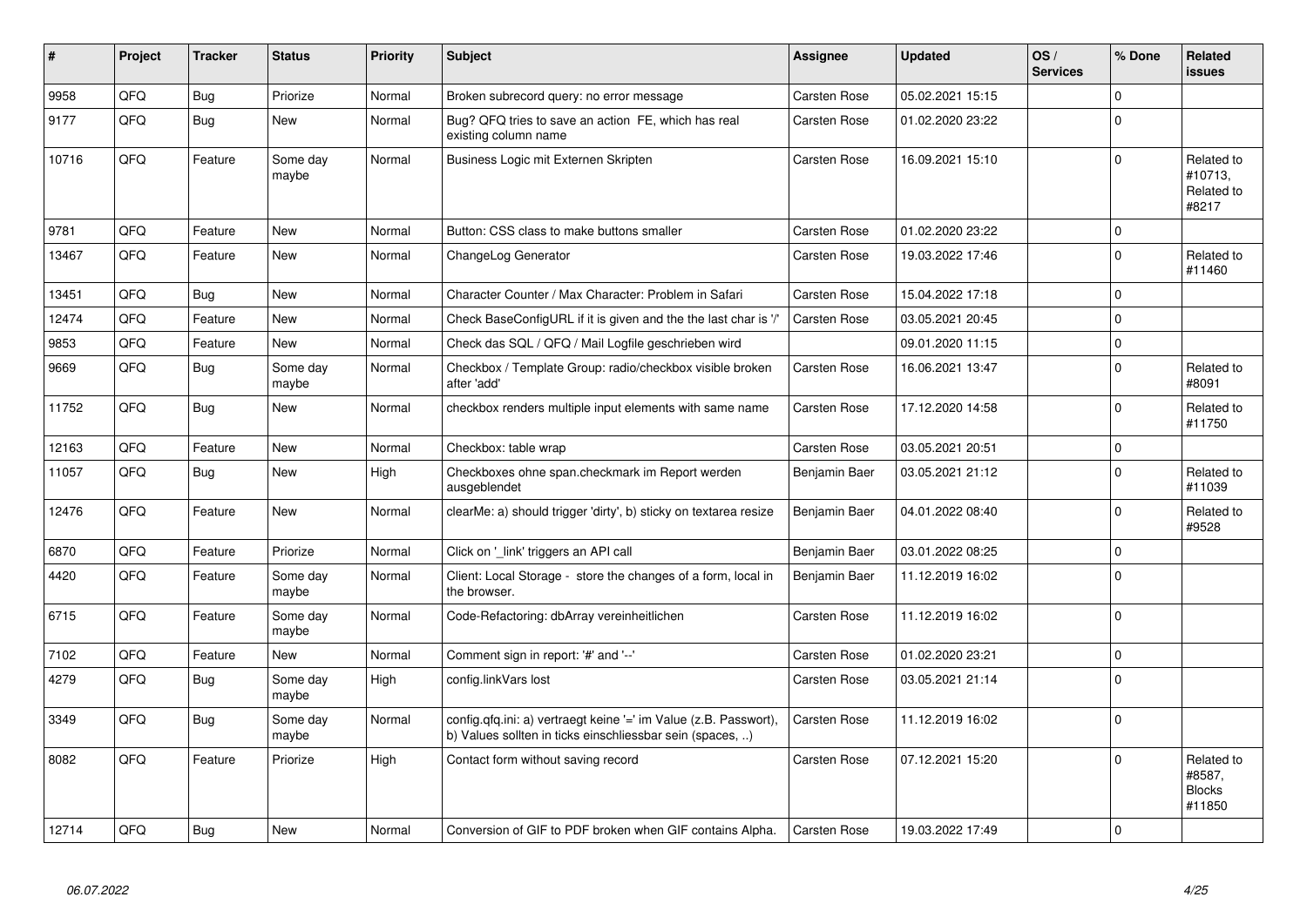| #     | <b>Project</b> | <b>Tracker</b> | <b>Status</b>              | <b>Priority</b> | <b>Subject</b>                                                                                                                                                | <b>Assignee</b>     | <b>Updated</b>   | OS/<br><b>Services</b> | % Done       | Related<br>issues    |
|-------|----------------|----------------|----------------------------|-----------------|---------------------------------------------------------------------------------------------------------------------------------------------------------------|---------------------|------------------|------------------------|--------------|----------------------|
| 4650  | QFQ            | Feature        | Some day<br>maybe          | Normal          | Convert html to doc/rtf                                                                                                                                       | Carsten Rose        | 01.02.2020 23:20 |                        | $\Omega$     | Related to<br>#10704 |
| 12327 | QFQ            | <b>Bug</b>     | <b>New</b>                 | Normal          | Copy to clipboard: Glyphicon can not be changed                                                                                                               | <b>Carsten Rose</b> | 27.12.2021 17:59 |                        | $\mathbf{0}$ |                      |
| 12330 | QFQ            | Feature        | New                        | Normal          | Copy to input field / text area / TinyMCE                                                                                                                     | Carsten Rose        | 07.04.2021 09:01 |                        | $\Omega$     |                      |
| 8089  | QFQ            | Feature        | New                        | Normal          | Copy/Paste for FormElements                                                                                                                                   | <b>Carsten Rose</b> | 01.02.2020 23:22 |                        | $\mathbf 0$  |                      |
| 10738 | QFQ            | Feature        | Some day<br>maybe          | Normal          | CORS headers for external API requests                                                                                                                        |                     | 10.06.2020 14:00 |                        | $\Omega$     |                      |
| 13843 | QFQ            | Feature        | New                        | Normal          | Create JWT via QFQ                                                                                                                                            | <b>Carsten Rose</b> | 19.03.2022 17:42 |                        | $\mathbf 0$  |                      |
| 13841 | QFQ            | Feature        | <b>New</b>                 | Normal          | Create PDF via iText - evaluate                                                                                                                               | <b>Carsten Rose</b> | 19.03.2022 17:42 |                        | $\Omega$     |                      |
| 9136  | QFQ            | Feature        | New                        | Normal          | Create ZIP files with dynamic PDFs                                                                                                                            | <b>Carsten Rose</b> | 06.07.2022 13:21 |                        | $\mathbf{0}$ |                      |
| 3990  | QFQ            | Feature        | Some day<br>maybe          | High            | custom class definition: add space automatically                                                                                                              | <b>Carsten Rose</b> | 03.05.2021 21:14 |                        | $\Omega$     |                      |
| 4719  | QFQ.           | Feature        | Some day<br>maybe          | Normal          | Custom Message in Client in case of 'Browser tab close,<br>modification will be lost'                                                                         |                     | 01.02.2020 23:20 |                        | $\Omega$     |                      |
| 12337 | QFQ            | Feature        | Some day<br>maybe          | Normal          | Database.php: better caching                                                                                                                                  | <b>Carsten Rose</b> | 16.09.2021 15:10 |                        | $\Omega$     |                      |
| 13767 | QFQ            | <b>Bug</b>     | Feedback                   | Normal          | date/time-picker: required shows up/down button orange                                                                                                        | Enis Nuredini       | 16.05.2022 23:16 |                        | $\mathbf{0}$ |                      |
| 6992  | QFQ            | Feature        | Some day<br>maybe          | Normal          | DB exception: Syntax Highlight                                                                                                                                |                     | 11.12.2019 16:01 |                        | $\mathbf 0$  | Related to<br>#5450  |
| 4627  | QFQ            | Feature        | Some day<br>maybe          | Normal          | dbupdate: all tables - check 'create', 'modified' if it is possible<br>to change to default 'CURRENT_TIMESTAMP' and modified<br>'ON UPDATE CURRENT_TIMESTAMP' |                     | 01.02.2020 23:20 |                        | $\Omega$     |                      |
| 3130  | QFQ            | <b>Bug</b>     | Some day<br>maybe          | Normal          | Debug Info's nicht korrekt nach 'New > Save'.                                                                                                                 | Carsten Rose        | 11.12.2019 16:03 |                        | $\Omega$     | Related to<br>#3253  |
| 3331  | QFQ            | Feature        | Some day<br>maybe          | Normal          | Default Tooltip fuer _page? Links: mit Form und Record ID                                                                                                     | <b>Carsten Rose</b> | 11.12.2019 16:02 |                        | $\mathbf 0$  |                      |
| 9348  | QFQ            | Feature        | <b>New</b>                 | Normal          | defaultThumbnailSize: pre render thumbnails                                                                                                                   | <b>Carsten Rose</b> | 12.06.2021 09:05 |                        | $\mathbf{0}$ |                      |
| 13566 | QFQ            | Feature        | Ready to sync<br>(develop) | Normal          | Delete config-example.qfq.php file                                                                                                                            | <b>Carsten Rose</b> | 23.12.2021 09:25 |                        | $\Omega$     |                      |
| 5850  | QFQ            | Feature        | Some day<br>maybe          | Normal          | Deployment: In QFQ Doc best practice fuer zeitgemaesses<br>Deployment beschreiben                                                                             |                     | 01.02.2020 23:20 |                        | $\Omega$     |                      |
| 7630  | QFQ            | Feature        | Priorize                   | Normal          | detailed error message for simple upload                                                                                                                      | <b>Carsten Rose</b> | 01.02.2020 10:13 |                        | $\Omega$     |                      |
| 7481  | QFQ            | Feature        | New                        | Normal          | Detect 'BaseUrl' automatically                                                                                                                                | <b>Carsten Rose</b> | 01.02.2020 23:21 |                        | $\mathbf 0$  |                      |
| 12503 | QFQ            | Feature        | Priorize                   | Normal          | Detect dangerous UPDATE statement with missing WHERE                                                                                                          | Carsten Rose        | 05.05.2021 22:09 |                        | $\Omega$     |                      |
| 3273  | QFQ            | Feature        | Some day<br>maybe          | Low             | Dirty Flag in Form                                                                                                                                            | <b>Carsten Rose</b> | 11.12.2019 16:02 |                        | $\mathbf 0$  |                      |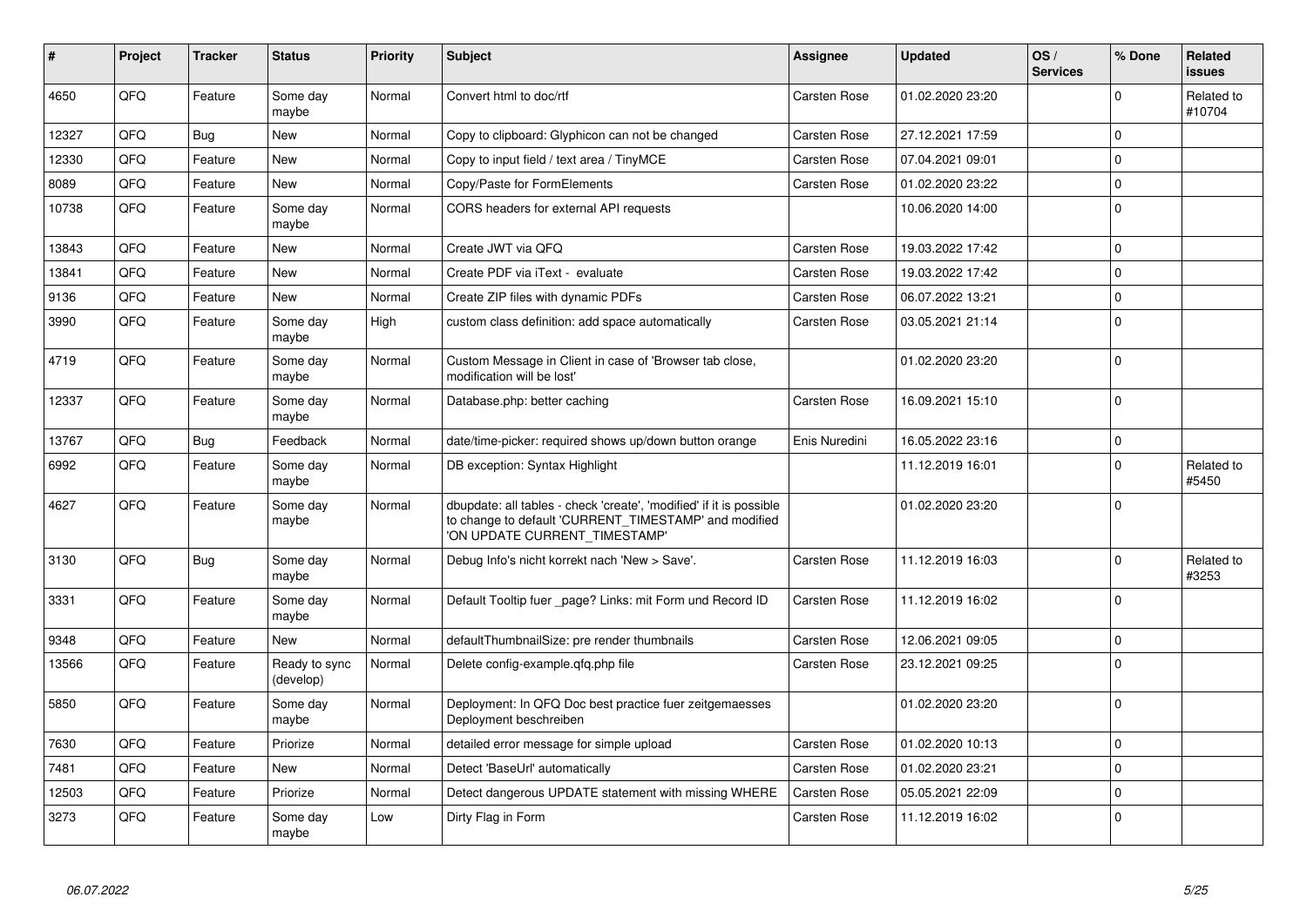| #     | Project | <b>Tracker</b> | <b>Status</b>     | <b>Priority</b> | <b>Subject</b>                                                                                                     | <b>Assignee</b>     | <b>Updated</b>   | OS/<br><b>Services</b> | % Done       | Related<br>issues    |
|-------|---------|----------------|-------------------|-----------------|--------------------------------------------------------------------------------------------------------------------|---------------------|------------------|------------------------|--------------|----------------------|
| 3458  | QFQ     | Feature        | Some day<br>maybe | Normal          | Display 'Edit Form Element'-Checkbox on form: should<br>depend on FE Group                                         | <b>Carsten Rose</b> | 11.12.2019 16:02 |                        | $\Omega$     | Related to<br>#3447  |
| 8892  | QFQ     | Feature        | Some day<br>maybe | Normal          | Display and Edit SQL Comments in Form Editor                                                                       | <b>Carsten Rose</b> | 11.12.2019 16:01 |                        | $\Omega$     |                      |
| 13460 | QFQ     | <b>Bug</b>     | New               | Normal          | Doc: Password set/reset  password should not processed<br>with 'html encode'                                       | <b>Carsten Rose</b> | 19.03.2022 17:46 |                        | $\Omega$     |                      |
| 14377 | QFQ     | Bug            | <b>New</b>        | Normal          | Documentation > General Tips: white page after migration                                                           | Enis Nuredini       | 19.06.2022 16:37 |                        | $\mathbf 0$  |                      |
| 8894  | QFQ     | Feature        | Some day<br>maybe | Normal          | Documentation Tags Usable in QFQ Application                                                                       | <b>Carsten Rose</b> | 11.12.2019 16:01 |                        | $\mathbf{0}$ |                      |
| 8316  | QFQ     | <b>Bug</b>     | Feedback          | Normal          | Documentation/Behaviour for Nested Queries and<br>Record-Store confusing                                           | Nicola Chiapolini   | 20.11.2019 09:14 |                        | $\Omega$     |                      |
| 3905  | QFQ     | Feature        | Some day<br>maybe | Normal          | Documentation: Best Practice anhand eines Online<br>Bewerbungstools                                                | <b>Carsten Rose</b> | 11.12.2019 16:03 |                        | $\Omega$     |                      |
| 12109 | QFQ     | Feature        | <b>New</b>        | Normal          | Donwload Link: Plain, SIP, Persistent Link, Peristent SIP -<br>new notation                                        | <b>Carsten Rose</b> | 03.05.2021 20:45 |                        | $\mathbf 0$  | Related to<br>#12085 |
| 4293  | QFQ     | Bug            | Some dav<br>maybe | Normal          | Download broken if token 'd:' is missing - but no error<br>message                                                 | <b>Carsten Rose</b> | 11.12.2019 16:03 |                        | $\mathbf 0$  | Related to<br>#7514  |
| 5221  | QFQ     | Bug            | New               | High            | Download Dialog: Bleibt stehen in FF wenn Datei<br>automatisch gespeichert wird.                                   | <b>Carsten Rose</b> | 03.05.2021 21:14 |                        | $\Omega$     |                      |
| 10996 | QFQ     | Feature        | New               | Normal          | Download video via sip: no seek                                                                                    | <b>Carsten Rose</b> | 12.08.2020 14:18 |                        | $\mathbf 0$  |                      |
| 6292  | QFQ     | Feature        | New               | Normal          | Download: File speichern mit Hash aber original Filename in<br>der Datenbank vermerken fuer Downloads              | <b>Carsten Rose</b> | 01.02.2020 23:21 |                        | $\Omega$     |                      |
| 7100  | QFQ     | Feature        | Some dav<br>maybe | Normal          | Download: log access, max downloads, time limit                                                                    |                     | 01.02.2020 23:19 |                        | $\Omega$     |                      |
| 7217  | QFQ     | Feature        | Priorize          | Normal          | Download: notice User if ` sip=?` is missing                                                                       | <b>Carsten Rose</b> | 01.02.2020 10:13 |                        | $\mathbf{0}$ |                      |
| 5562  | QFQ     | Feature        | Priorize          | Normal          | Drag'n'Drop fuer Uploads                                                                                           | Benjamin Baer       | 21.03.2022 09:52 |                        | $\Omega$     | Related to<br>#9706  |
| 12603 | QFQ     | Feature        | <b>New</b>        | Normal          | Dropdown (Select), Radio, checkbox:<br>itemListAlways={{!SELECT key, value}}                                       | Carsten Rose        | 19.03.2022 17:47 |                        | $\Omega$     |                      |
| 10119 | QFQ     | Feature        | <b>New</b>        | Normal          | Dropdown (selectlist) & Type Ahead: format and catagorize list                                                     | <b>Carsten Rose</b> | 07.05.2020 09:36 |                        | $\mathbf{0}$ |                      |
| 2995  | QFQ     | Feature        | Some day<br>maybe | Normal          | Dropdown JQuery Plugin: 'chosen' - Moeglichkeit um Select<br>Listen mehr Funktion zu geben. Kein Bootstrap noetig. | Carsten Rose        | 11.12.2019 16:03 |                        | $\Omega$     |                      |
| 9975  | QFQ     | <b>Bug</b>     | Priorize          | Normal          | Dropdown Menu: 'r:3' broken                                                                                        | <b>Carsten Rose</b> | 01.02.2020 10:13 |                        | $\mathbf{0}$ |                      |
| 12670 | QFQ     | Bug            | New               | High            | Dropdown-Menu classes können nicht mehr angegeben<br>werden                                                        | <b>Carsten Rose</b> | 07.12.2021 17:19 |                        | $\Omega$     |                      |
| 4869  | QFQ     | Feature        | Some day<br>maybe | Normal          | Dynamic Update (show, hide, readonly?, required?) for<br>Template Group Elements                                   | <b>Carsten Rose</b> | 01.02.2020 23:19 |                        | $\Omega$     | Related to<br>#4865  |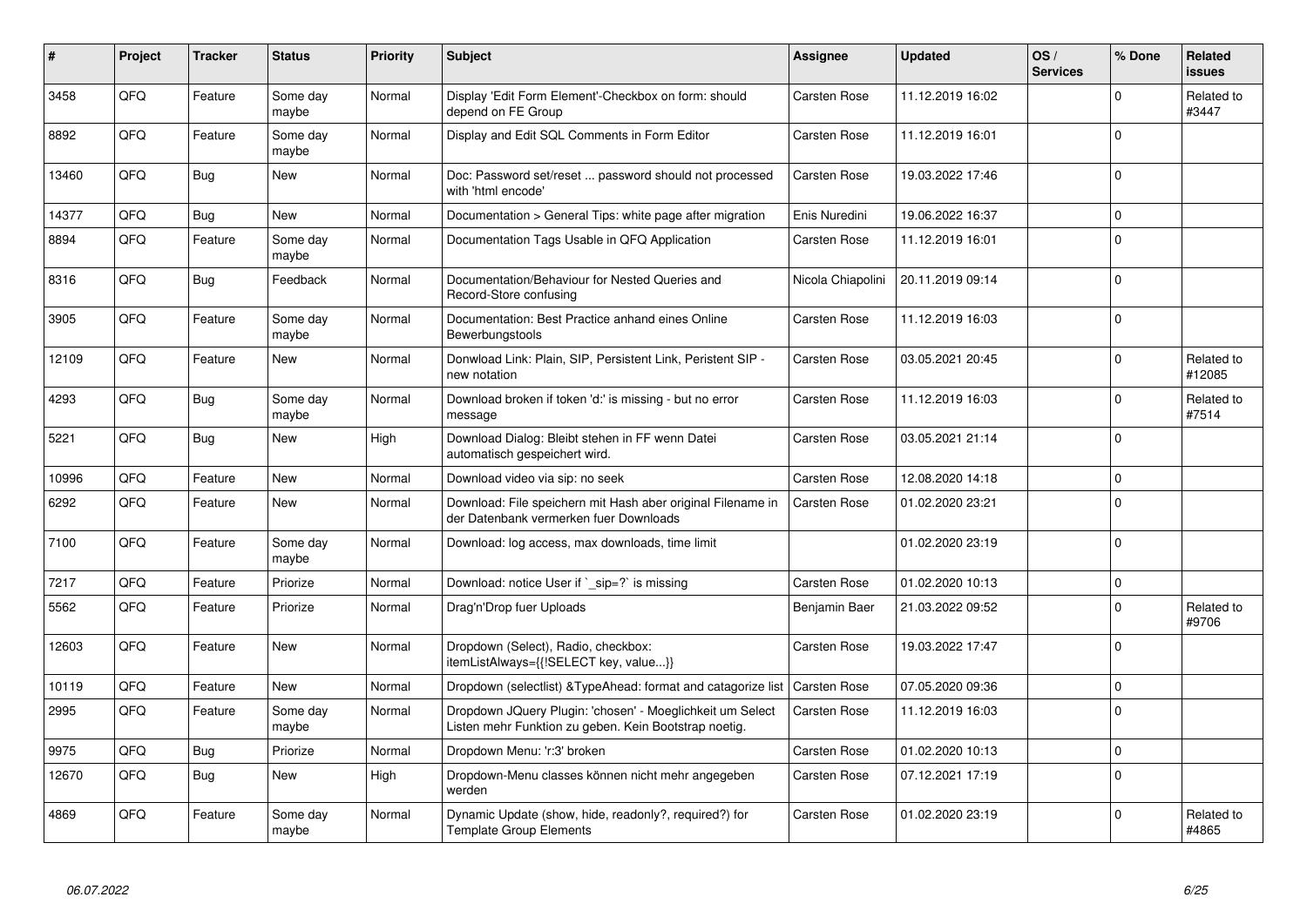| #     | Project | <b>Tracker</b> | <b>Status</b>     | <b>Priority</b> | <b>Subject</b>                                                       | <b>Assignee</b>     | <b>Updated</b>   | OS/<br><b>Services</b> | % Done      | Related<br>issues         |
|-------|---------|----------------|-------------------|-----------------|----------------------------------------------------------------------|---------------------|------------------|------------------------|-------------|---------------------------|
| 4583  | QFQ     | <b>Bug</b>     | Some day<br>maybe | Normal          | Dynamic Update bei TypeAhead Feldern                                 | Carsten Rose        | 01.02.2020 23:19 |                        | 0           |                           |
| 3216  | QFQ     | Feature        | Some day<br>maybe | Normal          | dynamic update für checkbox label2                                   | <b>Carsten Rose</b> | 11.12.2019 16:03 |                        | $\mathbf 0$ | Related to<br>#2081       |
| 11504 | QFQ     | Feature        | New               | Normal          | Dynamic Update: Button text update for 'Save',' Close' &<br>'Delete' | <b>Carsten Rose</b> | 12.11.2020 23:44 |                        | 0           |                           |
| 3811  | QFQ     | Bug            | Some day<br>maybe | Normal          | Dynamic Update: extraButtonInfo - Text aktualisieren                 | <b>Carsten Rose</b> | 11.12.2019 16:03 |                        | 0           | Related to<br>#11517      |
| 6224  | QFQ     | Feature        | Priorize          | Normal          | Dynamic update: fade in/out fields                                   | Benjamin Baer       | 21.03.2022 09:50 |                        | 0           |                           |
| 8106  | QFQ     | Bug            | Some day<br>maybe | Normal          | Dynamic Update: Feld kann nicht auf empty zurückgesetzt<br>werden    | Carsten Rose        | 11.12.2019 16:01 |                        | $\mathbf 0$ |                           |
| 4082  | QFQ     | Feature        | <b>New</b>        | Normal          | Dynamic Update: modeSql - useful default                             | Carsten Rose        | 01.02.2020 23:22 |                        | 0           |                           |
| 11195 | QFQ     | <b>Bug</b>     | New               | Low             | Dynamic Update: Note not updated if new text is empty<br>(v20.4)     |                     | 25.09.2020 11:14 |                        | $\mathbf 0$ |                           |
| 3682  | QFQ     | <b>Bug</b>     | Some day<br>maybe | Normal          | Dynamic update: Radio buttons                                        | <b>Carsten Rose</b> | 11.12.2019 16:02 |                        | $\mathbf 0$ |                           |
| 7002  | QFQ     | <b>Bug</b>     | <b>New</b>        | Normal          | Dynamic Update: row does not disappear / appear                      | <b>Carsten Rose</b> | 01.02.2020 23:22 |                        | 0           |                           |
| 6083  | QFQ     | Feature        | Some day<br>maybe | Normal          | Dynamic Update: Value Check via SQL                                  |                     | 11.12.2019 16:02 |                        | $\mathbf 0$ |                           |
| 7109  | QFQ     | Feature        | <b>New</b>        | Normal          | Dynamic Updates: row/element hide                                    | <b>Carsten Rose</b> | 01.02.2020 23:22 |                        | $\mathbf 0$ | Has<br>duplicate<br>#4081 |
| 11460 | QFQ     | Feature        | <b>New</b>        | Normal          | Easier creation of changelog: gitchangelog                           | <b>Carsten Rose</b> | 12.06.2021 10:20 |                        | $\mathbf 0$ | Related to<br>#13467      |
| 5893  | QFQ     | Feature        | Some day<br>maybe | Normal          | Edit on double-click                                                 |                     | 01.02.2020 23:19 |                        | 0           | Related to<br>#5894       |
| 9783  | QFQ     | Bug            | New               | Normal          | Email with special characters                                        | <b>Carsten Rose</b> | 01.02.2020 23:22 |                        | 0           |                           |
| 12989 | QFQ     | <b>Bug</b>     | <b>New</b>        | Normal          | empty string does not trigger dynamic update                         | Enis Nuredini       | 28.05.2022 11:09 |                        | 0           |                           |
| 10759 | QFQ     | <b>Bug</b>     | New               | Normal          | emptyMeansNull - Feld falsch aktualisiert                            |                     | 12.11.2020 23:45 |                        | 0           |                           |
| 3864  | QFQ     | Feature        | <b>New</b>        | Normal          | Encrypt / decrypt field                                              | Enis Nuredini       | 30.06.2022 16:29 |                        | $\mathbf 0$ |                           |
| 5579  | QFQ     | Feature        | Some day<br>maybe | Normal          | Enhance Doc / Presentation: variable type 'link column type'         | <b>Carsten Rose</b> | 01.02.2020 23:19 |                        | 0           |                           |
| 8585  | QFQ     | Feature        | Priorize          | Normal          | Enhance Error message for 'unknown form'                             | Carsten Rose        | 01.02.2020 10:13 |                        | 0           |                           |
| 6250  | QFQ     | Feature        | In Progress       | Normal          | Enhance layout: a) Subrecord, b) Subrecord-Title                     | Carsten Rose        | 01.02.2020 23:22 |                        | 0           | Related to<br>#5391       |
| 12066 | QFQ     | <b>Bug</b>     | New               | High            | enterAsSubmit: Forward wird nicht ausgeführt                         | Enis Nuredini       | 29.05.2022 09:23 |                        | 0           |                           |
| 9013  | QFQ     | Bug            | New               | Normal          | Error in Twig template not handled                                   | Carsten Rose        | 20.10.2021 13:43 |                        | 0           |                           |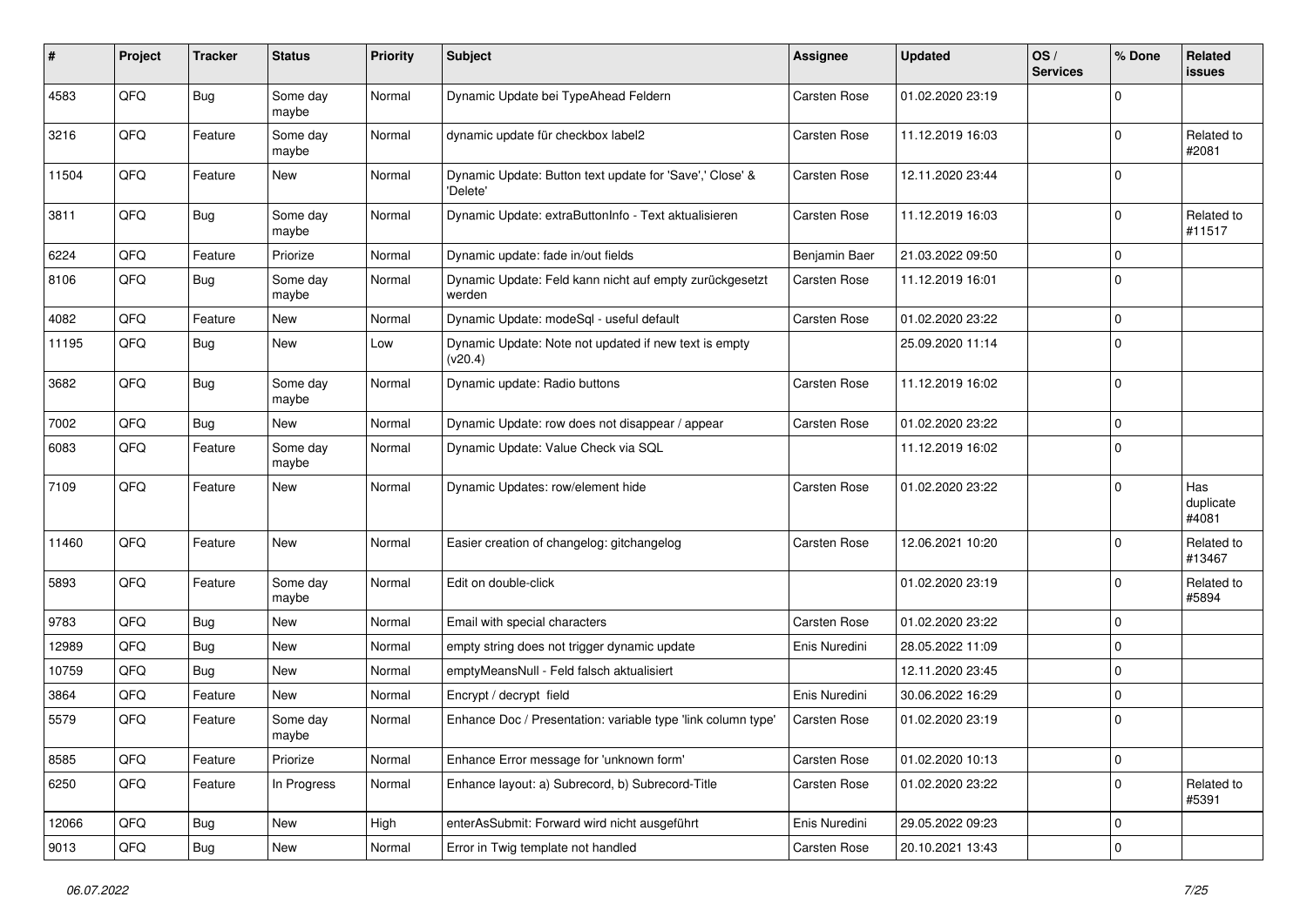| $\vert$ # | Project | <b>Tracker</b> | <b>Status</b>     | <b>Priority</b> | <b>Subject</b>                                                                                                          | <b>Assignee</b>     | <b>Updated</b>   | OS/<br><b>Services</b> | % Done       | Related<br><b>issues</b>                                                                                                       |
|-----------|---------|----------------|-------------------|-----------------|-------------------------------------------------------------------------------------------------------------------------|---------------------|------------------|------------------------|--------------|--------------------------------------------------------------------------------------------------------------------------------|
| 6677      | QFQ     | Bug            | New               | Normal          | Error message FE Action Element: no/wrong FE reference<br>who cause the problem.                                        | <b>Carsten Rose</b> | 01.02.2020 23:21 |                        | $\mathbf{0}$ |                                                                                                                                |
| 7547      | QFQ     | Bug            | <b>New</b>        | Normal          | Error Message in afterSave: wrong parameter column<br>reported                                                          | <b>Carsten Rose</b> | 01.02.2020 23:22 |                        | $\mathbf{0}$ |                                                                                                                                |
| 5132      | QFQ     | Feature        | Some day<br>maybe | Normal          | Error Message sendmail missing attachment: more details                                                                 | <b>Carsten Rose</b> | 01.02.2020 23:19 |                        | $\mathbf{0}$ |                                                                                                                                |
| 6912      | QFQ     | <b>Bug</b>     | <b>New</b>        | Normal          | error Message Var 'deadline' already set in SIP - in Form<br>with FE.value={{deadline:R:::{{deadlinePeriod:Y}}}}        | Carsten Rose        | 01.02.2020 23:21 |                        | $\mathbf{0}$ |                                                                                                                                |
| 9127      | QFQ     | <b>Bug</b>     | <b>New</b>        | Normal          | Error Message: change 'roll over' color - text not readable                                                             | <b>Carsten Rose</b> | 01.02.2020 23:22 |                        | $\pmb{0}$    |                                                                                                                                |
| 9128      | QFQ     | Feature        | <b>New</b>        | Normal          | Error Message: not replaced variables- a) replace back to '{{'<br>b) underline                                          | Carsten Rose        | 01.02.2020 23:22 |                        | $\Omega$     | Related to<br>#9129                                                                                                            |
| 4330      | QFQ     | Feature        | Some day<br>maybe | Normal          | Error Message: report missing {{ / }} in sqlUpdate, sqlInsert,<br>sqlDelete, sqlAfter, sqlBefore in FE action elements. | <b>Carsten Rose</b> | 01.02.2020 23:20 |                        | $\mathbf{0}$ |                                                                                                                                |
| 4328      | QFQ     | <b>Bug</b>     | Some day<br>maybe | Normal          | Error Message: Show FE name/number on problems in FE                                                                    | <b>Carsten Rose</b> | 01.02.2020 23:20 |                        | $\mathbf{0}$ |                                                                                                                                |
| 10874     | QFQ     | Feature        | New               | Normal          | Erstellen eines Foreign Keys in der Tabelle "FormElement"                                                               |                     | 13.07.2020 10:11 |                        | $\mathbf{0}$ |                                                                                                                                |
| 10324     | QFQ     | Bug            | New               | Normal          | Excel Export mit Template funktioniert nur, wenn Template<br>vor uid kommt                                              |                     | 30.03.2020 11:20 |                        | 0            | Related to<br>#10257                                                                                                           |
| 10976     | QFQ     | Feature        | <b>New</b>        | Normal          | Excel Export Verbesserungen                                                                                             | Carsten Rose        | 06.08.2020 10:56 |                        | 0            |                                                                                                                                |
| 12024     | QFQ     | Feature        | New               | Normal          | Excel Export: text columns by default decode<br>htmlspeciachar()                                                        | <b>Carsten Rose</b> | 17.02.2021 23:55 |                        | $\mathbf{0}$ | Related to<br>#12022                                                                                                           |
| 6594      | QFQ     | Feature        | <b>New</b>        | Normal          | Excel: on download, check if there is a valid sip                                                                       | <b>Carsten Rose</b> | 01.02.2020 23:21 |                        | $\mathbf 0$  |                                                                                                                                |
| 14464     | QFQ     | Support        | <b>New</b>        | Normal          | Exception: Missing button to edit FormElement with broken<br>sqlValidate / beforeLoad                                   | Carsten Rose        | 04.07.2022 00:13 |                        | $\mathbf 0$  |                                                                                                                                |
| 3900      | QFQ     | Feature        | Some day<br>maybe | Normal          | Extend documentation of 'Copy / Paste'                                                                                  | Carsten Rose        | 11.12.2019 16:03 |                        | $\Omega$     | Related to<br>#3899                                                                                                            |
| 11217     | QFQ     | Feature        | Some day<br>maybe | Normal          | <b>Extend Script Functionality</b>                                                                                      | Carsten Rose        | 16.09.2021 15:10 |                        | $\Omega$     |                                                                                                                                |
| 14185     | QFQ     | Feature        | <b>New</b>        | Normal          | External/Autocron.php - better suitable directory                                                                       | Support: System     | 28.05.2022 11:03 |                        | $\mathbf{0}$ |                                                                                                                                |
| 11517     | QFQ     | Bug            | In Progress       | Normal          | extraButtonInfo Broken for multiple FormElements                                                                        | <b>Carsten Rose</b> | 12.05.2022 13:12 |                        | $\mathbf 0$  | Related to<br>#7890,<br>Related to<br>#3811, Has<br>duplicate<br>#10905, Has<br>duplicate<br>#10553, Has<br>duplicate<br>#6779 |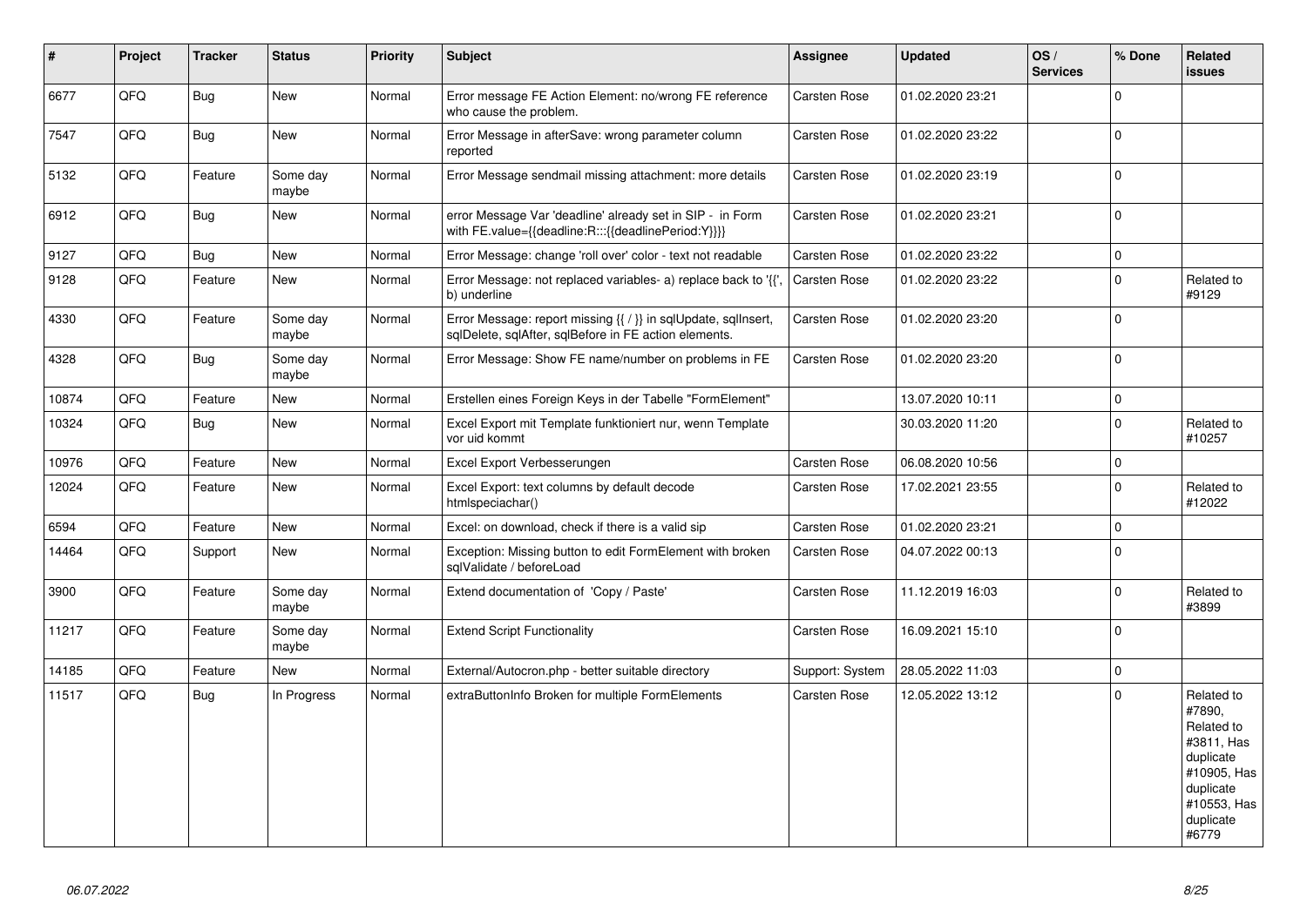| ∦     | Project | <b>Tracker</b> | <b>Status</b>     | <b>Priority</b> | <b>Subject</b>                                                                                                       | <b>Assignee</b>     | <b>Updated</b>   | OS/<br><b>Services</b> | % Done       | Related<br><b>issues</b>                                              |
|-------|---------|----------------|-------------------|-----------------|----------------------------------------------------------------------------------------------------------------------|---------------------|------------------|------------------------|--------------|-----------------------------------------------------------------------|
| 4528  | QFQ     | Bug            | Some day<br>maybe | Normal          | extraButtonLock mit SQLAhead Bug                                                                                     | Carsten Rose        | 01.02.2020 23:19 |                        | <sup>0</sup> |                                                                       |
| 8719  | QFQ     | Feature        | New               | Normal          | extraButtonLock: add support for 0/1                                                                                 | <b>Carsten Rose</b> | 01.02.2020 23:22 |                        | 0            |                                                                       |
| 6972  | QFQ     | Feature        | Some day<br>maybe | Normal          | Fabric Clipboard / cross browser tab                                                                                 | Benjamin Baer       | 01.02.2020 23:21 |                        | $\Omega$     |                                                                       |
| 5024  | QFQ     | Feature        | Some day<br>maybe | Normal          | Fabric: Generate PDF with edits                                                                                      | Benjamin Baer       | 01.02.2020 23:20 |                        | $\Omega$     | Related to<br>#10704                                                  |
| 6801  | QFQ     | Feature        | Priorize          | Normal          | Fabric: Maximize / FullIscreen                                                                                       | Benjamin Baer       | 21.03.2022 09:56 |                        | 0            |                                                                       |
| 9862  | QFQ     | Bug            | Priorize          | Normal          | Failed writing to sql mail qfq.log should throw an exception                                                         | <b>Carsten Rose</b> | 01.02.2020 10:13 |                        | 0            |                                                                       |
| 8584  | QFQ     | Feature        | Priorize          | Normal          | FE 'Action' - never assign to Container (except Template<br>Group)                                                   | Carsten Rose        | 01.02.2020 10:13 |                        | $\Omega$     |                                                                       |
| 9352  | QFQ     | Feature        | New               | Normal          | FE 'Native' fire slaveld, sqlAfter, sqlIns                                                                           | <b>Carsten Rose</b> | 01.02.2020 23:22 |                        | $\mathbf 0$  |                                                                       |
| 7812  | QFQ     | Feature        | New               | Normal          | FE 'Subrecord' - new option 'subrecordShowFilter',<br>'subrecordPaging'                                              | <b>Carsten Rose</b> | 01.02.2020 23:22 |                        | 0            |                                                                       |
| 9531  | QFQ     | <b>Bug</b>     | New               | High            | FE File: Dynamic Update / modeSql / required detected even<br>it not set                                             | <b>Carsten Rose</b> | 11.06.2021 20:32 |                        | 0            | Related to<br>#12398                                                  |
| 3750  | QFQ     | Bug            | Some day<br>maybe | Normal          | FE in a row: if one violates check, all are red                                                                      | Carsten Rose        | 11.12.2019 16:03 |                        | 0            |                                                                       |
| 3415  | QFQ     | Feature        | Some day<br>maybe | Normal          | FE Login Box Templatefile                                                                                            | Benjamin Baer       | 11.12.2019 16:02 |                        | $\Omega$     |                                                                       |
| 12040 | QFQ     | Bug            | New               | Normal          | FE Mode 'hidden' für zwei FEs auf einer Zeile                                                                        | <b>Carsten Rose</b> | 18.02.2021 10:13 |                        | $\mathbf 0$  |                                                                       |
| 3547  | QFQ     | Bug            | New               | Normal          | FE of type 'note' causes writing of empty fields.                                                                    | Carsten Rose        | 01.02.2020 23:21 |                        | $\mathbf 0$  |                                                                       |
| 4536  | QFQ     | Feature        | Some day<br>maybe | Normal          | FE upload: problem with delete if mutliple uploads an<br>FE.name="                                                   |                     | 01.02.2020 23:20 |                        | $\Omega$     |                                                                       |
| 7656  | QFQ     | Bug            | Priorize          | Normal          | FE with required, 'pattern' and 'extraButtonLock': always<br>complain about missing value                            | <b>Carsten Rose</b> | 01.02.2020 10:13 |                        | $\mathbf 0$  |                                                                       |
| 8277  | QFQ     | Feature        | Priorize          | Normal          | fe.parameter.default=                                                                                                | Carsten Rose        | 01.02.2020 23:17 |                        | 0            | Related to<br>#8113                                                   |
| 10013 | QFQ     | Feature        | Some day<br>maybe | Normal          | FE.typ=editor: CodeMirror                                                                                            | <b>Carsten Rose</b> | 08.06.2022 10:37 |                        | 0            | Related to<br>#12611,<br>Related to<br>#12490,<br>Related to<br>#7732 |
| 5021  | QFQ     | <b>Bug</b>     | Some day<br>maybe | Normal          | FE.typ=extra - during save displays error 'datum2' already<br>filled in STORE_SIP - the value is stored nevertheless | Carsten Rose        | 01.02.2020 23:19 |                        | $\mathbf 0$  | Related to<br>#3875                                                   |
| 5559  | QFQ     | <b>Bug</b>     | New               | Normal          | FE.type = Upload: 'accept' might contain variables                                                                   | Carsten Rose        | 11.05.2020 21:23 |                        | 0            |                                                                       |
| 8049  | QFQ     | <b>Bug</b>     | New               | Normal          | FE.type=note, column 'value': text moves some pixel to top<br>after save                                             | Carsten Rose        | 01.02.2020 23:22 |                        | 0            |                                                                       |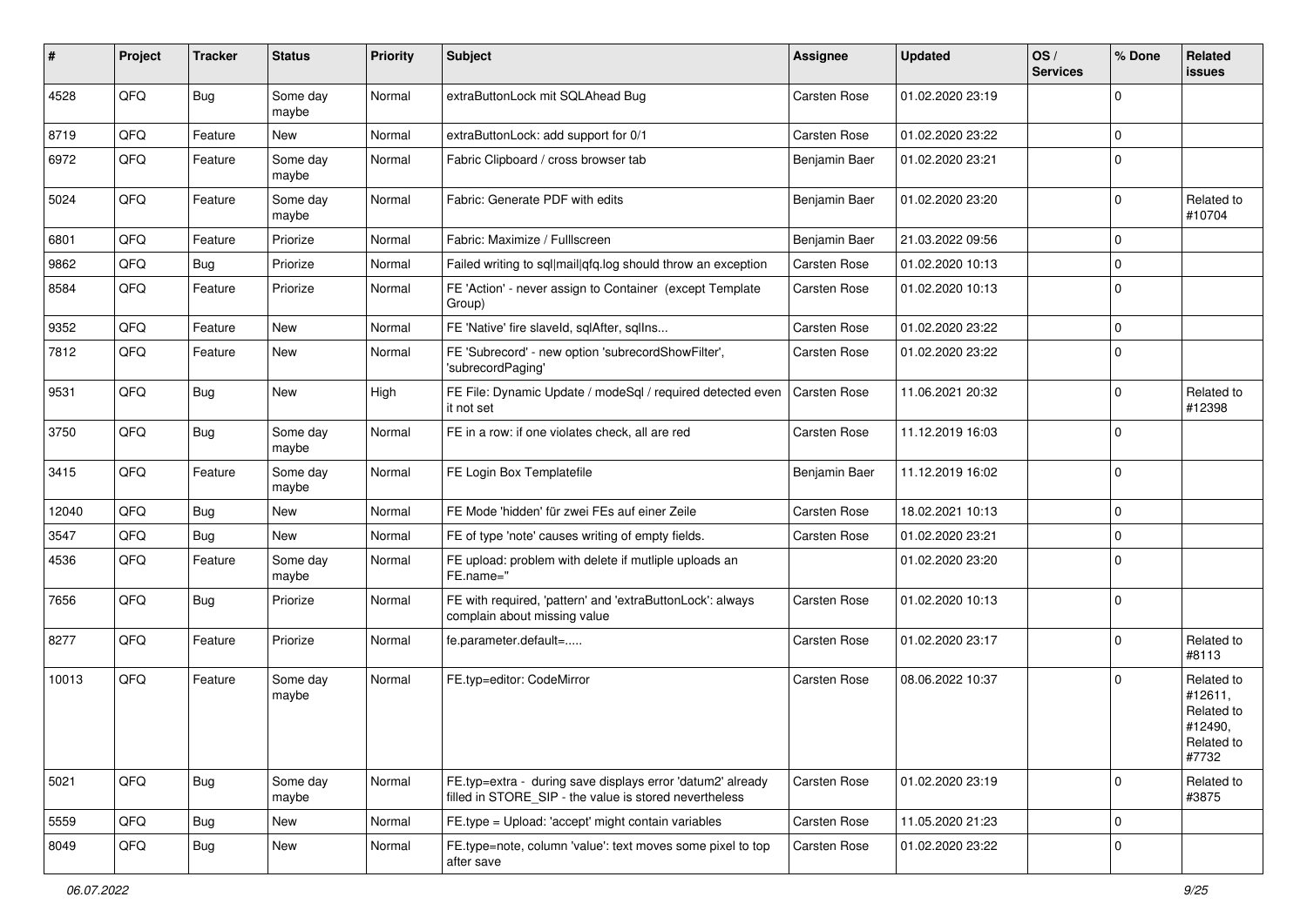| $\#$  | Project | <b>Tracker</b> | <b>Status</b>     | <b>Priority</b> | <b>Subject</b>                                                                 | <b>Assignee</b>     | <b>Updated</b>   | OS/<br><b>Services</b> | % Done      | <b>Related</b><br>issues                     |
|-------|---------|----------------|-------------------|-----------------|--------------------------------------------------------------------------------|---------------------|------------------|------------------------|-------------|----------------------------------------------|
| 9317  | QFQ     | <b>Bug</b>     | <b>New</b>        | Normal          | FE.type=note: with dynamic show/hidden an empty label<br>causes trouble        | Carsten Rose        | 01.02.2020 23:22 |                        | $\Omega$    |                                              |
| 5877  | QFQ     | Bug            | Some day<br>maybe | Normal          | FE.type=note:bsColumn strange behaviour                                        |                     | 01.02.2020 23:19 |                        | $\Omega$    |                                              |
| 7899  | QFQ     | <b>Bug</b>     | <b>New</b>        | High            | Fe.type=password / retype / required: always complain about<br>missing value   | <b>Carsten Rose</b> | 03.05.2021 21:14 |                        | $\Omega$    |                                              |
| 10082 | QFQ     | Bug            | New               | Normal          | FE.type=SELECT - 'sanatize' Class                                              | Carsten Rose        | 07.05.2020 09:36 |                        | 0           | Related to<br>#10081                         |
| 12162 | QFQ     | Feature        | New               | Normal          | FE.type=sendmail: personalized mailing (several mails) via<br>template         | <b>Carsten Rose</b> | 03.05.2021 20:45 |                        | $\Omega$    |                                              |
| 9347  | QFQ     | Bug            | New               | High            | FE.type=upload with dynamic show/hidden: required not<br>detected              | <b>Carsten Rose</b> | 12.06.2021 10:40 |                        | $\Omega$    | Related to<br>#5305,<br>Related to<br>#12398 |
| 8037  | QFQ     | Bug            | Priorize          | Normal          | FE.type=upload (advanced mode): {{slaveld:V}} missing<br>during dynamic update | <b>Carsten Rose</b> | 01.02.2020 10:13 |                        | $\Omega$    |                                              |
| 9534  | QFQ     | Bug            | Priorize          | Urgent          | FE.type=upload: 'Unknown Mode: ID"                                             | <b>Carsten Rose</b> | 03.05.2021 21:14 |                        | $\Omega$    | Related to<br>#9532                          |
| 9533  | QFQ     | Bug            | New               | Normal          | FE.type=upload: Check in 'beforeSave' if upload is given                       | <b>Carsten Rose</b> | 01.02.2020 23:22 |                        | $\Omega$    | Related to<br>#11523                         |
| 4444  | QFQ     | Feature        | Some day<br>maybe | Normal          | FE.type=upload: detect mime type                                               |                     | 11.12.2019 16:02 |                        | $\Omega$    | Related to<br>#4303                          |
| 7512  | QFQ     | Bug            | <b>New</b>        | Normal          | FE: inputType=number >> 'pattern' is not respected                             | <b>Carsten Rose</b> | 01.02.2020 23:22 |                        | $\mathbf 0$ |                                              |
| 7920  | QFQ     | Feature        | <b>New</b>        | Normal          | FE: Syntax Highlight, Zeinlenumbruch                                           | <b>Carsten Rose</b> | 01.02.2020 10:03 |                        | $\mathbf 0$ |                                              |
| 10937 | QFQ     | Bug            | <b>New</b>        | Normal          | Fehler mit abhängigen Select- Feldern beim Positionieren                       | <b>Carsten Rose</b> | 12.11.2020 23:45 |                        | $\Omega$    |                                              |
| 4872  | QFQ     | Feature        | Some day<br>maybe | Normal          | Fields of Typo3 page available in STORE TYPO3                                  | Carsten Rose        | 01.02.2020 23:19 |                        | $\Omega$    |                                              |
| 4413  | QFQ     | Feature        | New               | Normal          | fieldset: show/hidden, modeSql, dynamicUpdate                                  | Carsten Rose        | 09.02.2022 15:19 |                        | 0           |                                              |
| 10003 | QFQ     | Feature        | Priorize          | Normal          | fieldset: stronger visualize group                                             | Benjamin Baer       | 12.02.2020 08:13 |                        | $\Omega$    |                                              |
| 6462  | QFQ     | Bug            | New               | Normal          | File Upload: Nutzlose Fehlermeldung wenn Datei zu gross                        | Carsten Rose        | 01.02.2020 23:21 |                        | $\Omega$    | Related to<br>#6139                          |
| 5923  | QFQ     | Feature        | Some day<br>maybe | Normal          | fillStoreSystemBySqlLate                                                       |                     | 01.02.2020 23:19 |                        | $\mathbf 0$ |                                              |
| 13716 | QFQ     | Bug            | New               | High            | Firefox ask to store username/password                                         | Enis Nuredini       | 30.05.2022 09:31 |                        | $\Omega$    | Related to<br>#13827                         |
| 3880  | QFQ     | Feature        | Some day<br>maybe | Normal          | Form 'Form': anlegen einer Tabelle                                             |                     | 14.01.2021 10:12 |                        | $\Omega$    |                                              |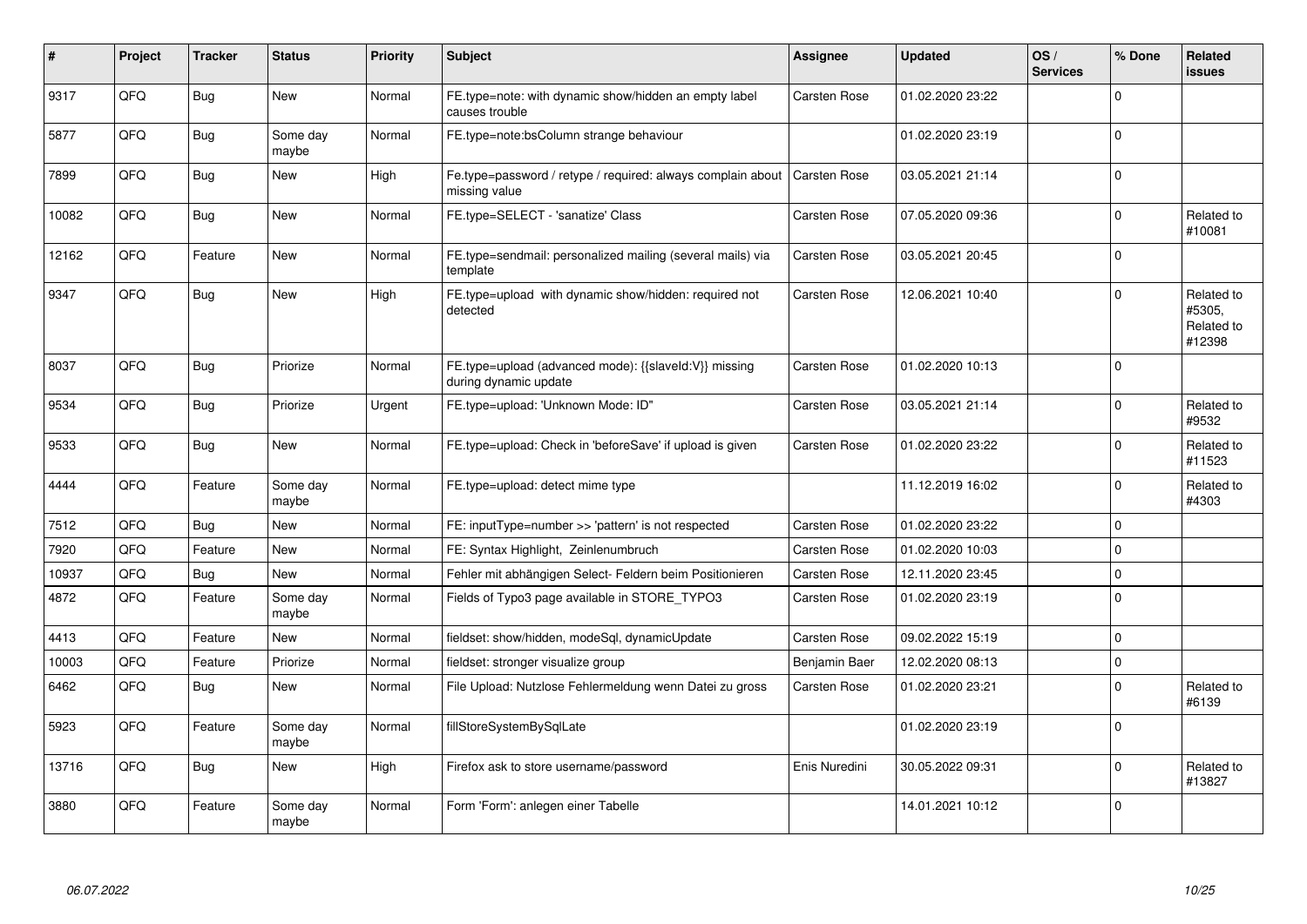| #     | Project | <b>Tracker</b> | <b>Status</b>     | <b>Priority</b> | <b>Subject</b>                                                                                                                                           | Assignee            | <b>Updated</b>   | OS/<br><b>Services</b> | % Done      | Related<br>issues                                                           |
|-------|---------|----------------|-------------------|-----------------|----------------------------------------------------------------------------------------------------------------------------------------------------------|---------------------|------------------|------------------------|-------------|-----------------------------------------------------------------------------|
| 3879  | QFQ     | Feature        | Some day<br>maybe | Normal          | Form 'FormElement': Beim Feld 'name' rechts in der Notiz<br>einen Link einblenden - a) aktuelle Definition anzeigen, b)<br>Spalte in der Tabelle anlegen |                     | 11.12.2019 16:03 |                        | $\Omega$    |                                                                             |
| 3878  | QFQ     | Feature        | Some day<br>maybe | Normal          | Form 'FormElement': Spalte 'name' typeAhead mit<br>Spaltennamen der Primarytable.                                                                        |                     | 11.12.2019 16:03 |                        | $\Omega$    |                                                                             |
| 8336  | QFQ     | Feature        | New               | Normal          | Form > modified > Close New: a) Optional disable popup, b)<br>custom text, c) mode on save: close stay                                                   | <b>Carsten Rose</b> | 01.02.2020 23:22 |                        | $\Omega$    | Related to<br>#8335                                                         |
| 10763 | QFQ     | Feature        | <b>New</b>        | Normal          | form accessed and submitted despite logout?                                                                                                              |                     | 16.06.2020 11:43 |                        | $\Omega$    |                                                                             |
| 11716 | QFQ     | Feature        | New               | Normal          | Form an beliebiger Stelle im Report anzeigen                                                                                                             |                     | 09.12.2020 09:47 |                        | $\Omega$    |                                                                             |
| 12262 | QFQ     | Feature        | ToDo              | Normal          | Form buttons on top: more customable                                                                                                                     | Enis Nuredini       | 17.06.2022 10:44 |                        | $\Omega$    | Related to<br>#13945, Has<br>duplicate<br>#4046, Has<br>duplicate<br>#10080 |
| 9602  | QFQ     | Feature        | New               | Normal          | Form definition as JSON                                                                                                                                  | <b>Carsten Rose</b> | 01.02.2020 23:21 |                        | $\Omega$    | Related to<br>#9600                                                         |
| 4756  | QFQ     | Bug            | <b>New</b>        | Normal          | Form dirty even nothing changes                                                                                                                          | <b>Carsten Rose</b> | 11.12.2019 16:16 |                        | 0           |                                                                             |
| 11322 | QFQ     | Feature        | Some day<br>maybe | Normal          | Form Element JSON - (multiline parameter field)                                                                                                          | <b>Carsten Rose</b> | 16.09.2021 15:10 |                        | $\Omega$    |                                                                             |
| 12315 | QFQ     | Feature        | Some day<br>maybe | Normal          | Form History (Diffs) / Backups                                                                                                                           | <b>Carsten Rose</b> | 16.09.2021 15:10 |                        | $\Omega$    |                                                                             |
| 14322 | QFQ     | Bug            | New               | Normal          | Form Load: by default no scroll (save & close should be<br>visible)                                                                                      | Enis Nuredini       | 15.06.2022 14:12 |                        | $\Omega$    | Related to<br>#14321,<br>Related to<br>#6232                                |
| 5557  | QFQ     | <b>Bug</b>     | Some day<br>maybe | Normal          | Form load: STORE_RECORD filled, but should be empty                                                                                                      | Carsten Rose        | 01.02.2020 23:19 |                        | $\Omega$    |                                                                             |
| 5983  | QFQ     | Feature        | Some day<br>maybe | Normal          | Form Submit (save & update): normalize date/-time FE                                                                                                     | <b>Carsten Rose</b> | 01.02.2020 23:19 |                        | $\Omega$    |                                                                             |
| 12581 | QFQ     | <b>Bug</b>     | <b>New</b>        | Normal          | Form.forward=close: Record 'new' in new browser tab > save<br>(& close) >> Form is not reloaded with new created record id<br>and stays in mode=new      | <b>Carsten Rose</b> | 19.03.2022 17:48 |                        | $\Omega$    |                                                                             |
| 9668  | QFQ     | Feature        | Priorize          | Normal          | Form.mode: rename 'hidden' to 'hide'                                                                                                                     | Carsten Rose        | 05.05.2021 22:14 |                        | $\Omega$    | Related to<br>#6437                                                         |
| 9773  | QFQ     | Bug            | New               | Normal          | form.parameter.formModeGlobal=requiredOff                                                                                                                | <b>Carsten Rose</b> | 01.02.2020 15:56 |                        | $\mathbf 0$ |                                                                             |
| 3708  | QFQ     | Feature        | Some day<br>maybe | Normal          | Form: input - 'specialchars', 'none'  gewisse tags erlauben,<br>andere verbieten                                                                         | Carsten Rose        | 11.12.2019 16:02 |                        | $\Omega$    | Related to<br>#14320                                                        |
| 6289  | QFQ     | Feature        | <b>New</b>        | Normal          | Form: Log                                                                                                                                                | <b>Carsten Rose</b> | 01.02.2020 23:21 |                        | $\Omega$    |                                                                             |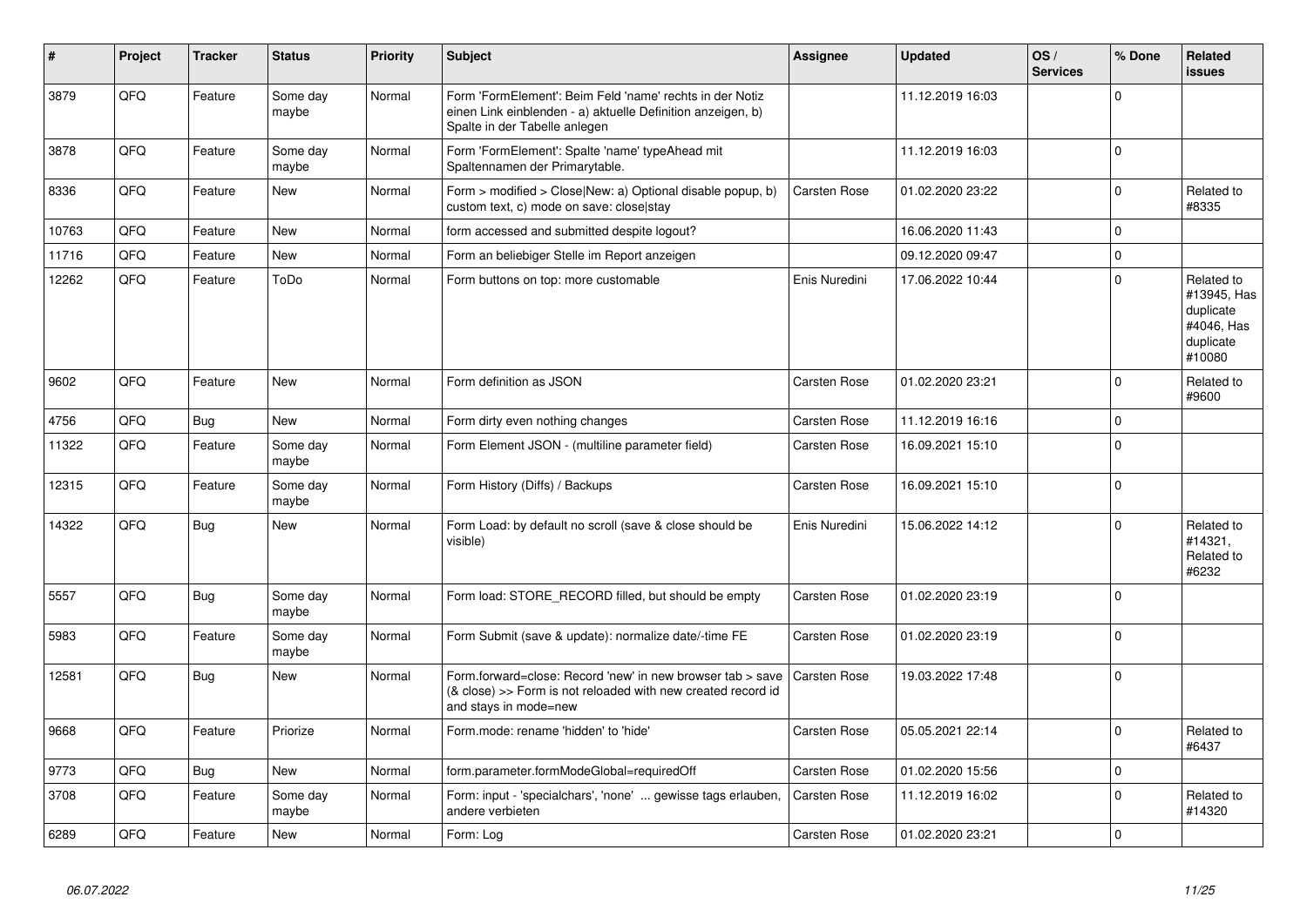| #     | Project | <b>Tracker</b> | <b>Status</b>     | Priority | <b>Subject</b>                                                                                                                   | <b>Assignee</b>     | <b>Updated</b>   | OS/<br><b>Services</b> | % Done              | Related<br>issues         |
|-------|---------|----------------|-------------------|----------|----------------------------------------------------------------------------------------------------------------------------------|---------------------|------------------|------------------------|---------------------|---------------------------|
| 4443  | QFQ     | Feature        | Some day<br>maybe | Normal   | Form: multiple secondary tables                                                                                                  |                     | 01.02.2020 23:20 |                        | $\mathbf 0$         |                           |
| 12156 | QFQ     | Feature        | New               | Normal   | Form: Optional disable 'leave page'                                                                                              |                     | 03.05.2021 20:45 |                        | 0                   |                           |
| 12468 | QFQ     | Bug            | <b>New</b>        | Urgent   | Form: update Form.title after save                                                                                               | <b>Carsten Rose</b> | 03.05.2021 21:12 |                        | $\mathbf 0$         |                           |
| 7278  | QFQ     | Feature        | Some day<br>maybe | Normal   | Form: Wert vordefinieren der immer gesetzt wird                                                                                  |                     | 02.05.2021 09:27 |                        | $\mathbf 0$         |                           |
| 6998  | QFQ     | Feature        | Priorize          | Normal   | Form: with debug=on show column information as tooltip of<br>column label                                                        | <b>Carsten Rose</b> | 01.02.2020 10:13 |                        | $\mathbf 0$         |                           |
| 3877  | QFQ     | Feature        | Some day<br>maybe | Normal   | FormEditor: die Felder die aktuell nicht gebraucht werden nur<br>auf readonly/disabled setzen (nicht ausblenden > das irritiert. | <b>Carsten Rose</b> | 11.12.2019 16:03 |                        | $\mathbf 0$         |                           |
| 9537  | QFQ     | Feature        | New               | Normal   | FormEditor: Edit fieldset in FrontEnd                                                                                            | <b>Carsten Rose</b> | 01.02.2020 23:22 |                        | $\mathbf 0$         |                           |
| 3350  | QFQ     | Feature        | Some day<br>maybe | Normal   | FormEditor: Hilfetext hinter 'checktype'                                                                                         | <b>Carsten Rose</b> | 11.12.2019 16:02 |                        | $\mathbf 0$         |                           |
| 8083  | QFQ     | Bug            | New               | High     | FormEditor: primary table list does not respect<br>'indexDb={{indexData:Y}}'                                                     | <b>Carsten Rose</b> | 03.05.2021 21:14 |                        | $\mathbf 0$         | Has<br>duplicate<br>#6678 |
| 14290 | QFQ     | Feature        | Priorize          | Normal   | FormEditor: Show Table Definition                                                                                                | Carsten Rose        | 19.06.2022 16:37 |                        | $\mathbf 0$         |                           |
| 7290  | QFQ     | Feature        | Priorize          | Normal   | FormEditor: title as textarea if LEN(title)>60                                                                                   | <b>Carsten Rose</b> | 01.02.2020 10:13 |                        | $\mathbf 0$         | Blocked by<br>#7682       |
| 14395 | QFQ     | Support        | <b>New</b>        | Normal   | FormEditor: Virtual table columns                                                                                                | Enis Nuredini       | 21.06.2022 16:09 |                        | 0                   |                           |
| 4008  | QFQ     | Bug            | Some day<br>maybe | Normal   | FormElemen.type=sendmail: wrong 'TO' if 'real<br>name <rea@mail.to>' is used</rea@mail.to>                                       | <b>Carsten Rose</b> | 11.12.2019 16:03 |                        | $\mathbf 0$         |                           |
| 8034  | QFQ     | Feature        | Priorize          | Normal   | FormElement 'data': 22.22.2222 should not be accepted                                                                            | Carsten Rose        | 01.02.2020 10:13 |                        | 0                   |                           |
| 7890  | QFQ     | <b>Bug</b>     | <b>New</b>        | Normal   | FormElement 'required': extraButtonInfo not aligned                                                                              | <b>Carsten Rose</b> | 11.06.2021 21:17 |                        | $\mathbf 0$         | Related to<br>#11517      |
| 10322 | QFQ     | <b>Bug</b>     | New               | Normal   | FormElement / Radio: missing column 'enum' >> FE not<br>reported                                                                 | <b>Carsten Rose</b> | 07.05.2020 09:37 |                        | $\mathbf 0$         |                           |
| 9548  | QFQ     | Feature        | Feedback          | High     | FormElement: Pattern mismatch - optional report only on<br>focus lost                                                            | Benjamin Baer       | 03.05.2021 21:14 |                        | $\mathbf 0$         |                           |
| 6602  | QFQ     | Feature        | <b>New</b>        | Normal   | Formlet: in Report auf Mausklick ein mini-form oeffnen                                                                           | Carsten Rose        | 11.12.2019 16:16 |                        | $\mathbf 0$         |                           |
| 8891  | QFQ     | Bug            | <b>New</b>        | High     | formSubmitLog: do not log passwords                                                                                              | Enis Nuredini       | 25.03.2022 09:06 |                        | $\mathbf 0$         |                           |
| 3570  | QFQ     | Bug            | Some day<br>maybe | High     | Formular mit prmitnew permitEdit=Always wird nicht<br>aufgerufen (ist leer)                                                      | Carsten Rose        | 03.05.2021 21:14 |                        | 0                   |                           |
| 9898  | QFQ     | Bug            | Feedback          | Normal   | Formular trotz Timeout gespeichert                                                                                               | Benjamin Baer       | 01.02.2020 15:56 |                        | $\mathbf 0$         |                           |
| 6515  | QFQ     | Feature        | Some day<br>maybe | Normal   | Formular: Felder dynamisch ein/ausblenden                                                                                        |                     | 11.12.2019 16:02 |                        | 0                   |                           |
| 9900  | QFQ     | Feature        | Priorize          | Normal   | Generic API Call: tt-content record >> JSON                                                                                      | Carsten Rose        | 01.02.2020 10:13 |                        | $\mathsf{O}\xspace$ |                           |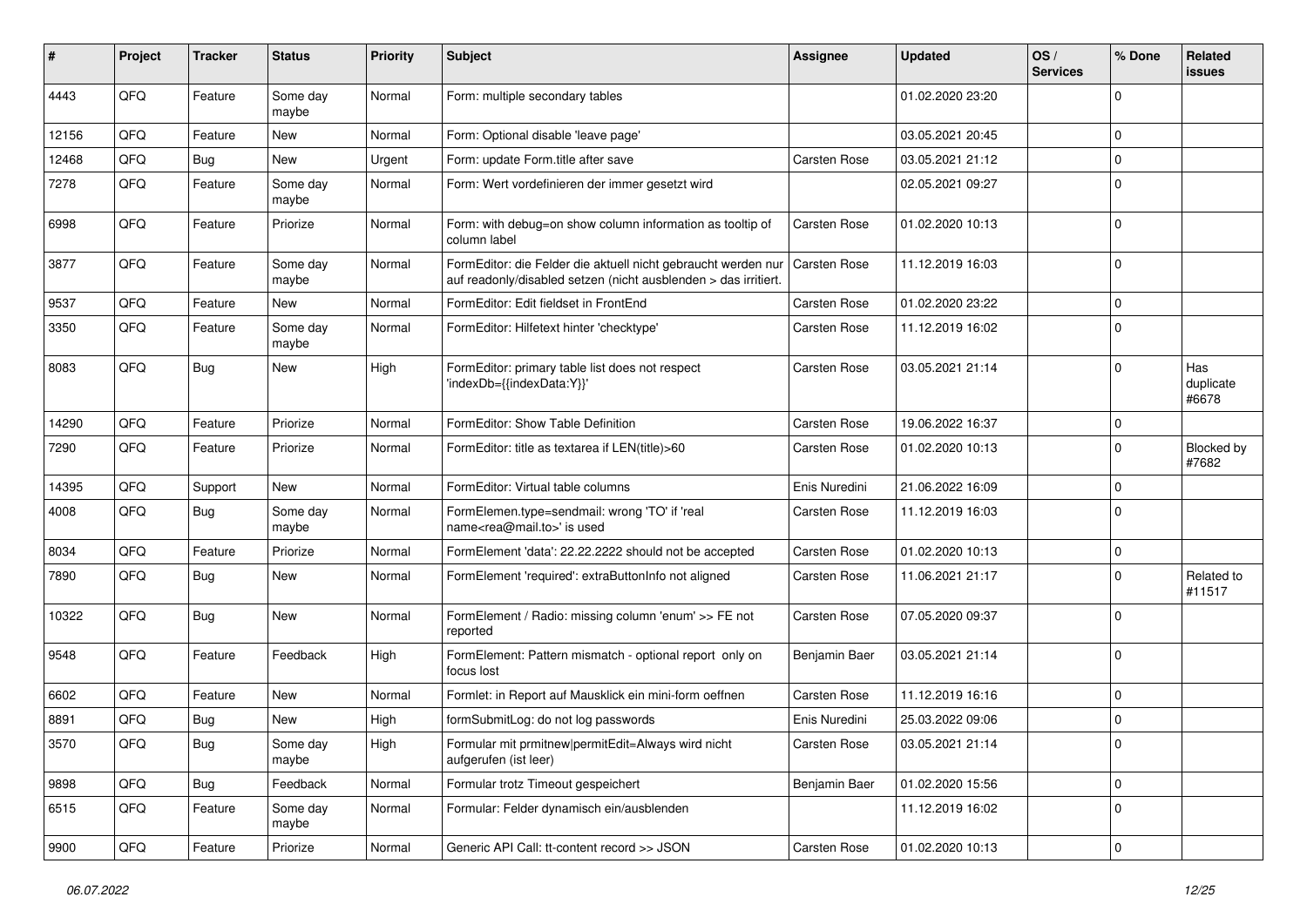| ∦     | Project | <b>Tracker</b> | <b>Status</b>     | <b>Priority</b> | <b>Subject</b>                                                                                           | <b>Assignee</b>     | <b>Updated</b>   | OS/<br><b>Services</b> | % Done       | Related<br><b>issues</b>                                                |
|-------|---------|----------------|-------------------|-----------------|----------------------------------------------------------------------------------------------------------|---------------------|------------------|------------------------|--------------|-------------------------------------------------------------------------|
| 10095 | QFQ     | Feature        | Some day<br>maybe | Normal          | Generic Gitlab Integration into QFQ                                                                      | <b>Carsten Rose</b> | 16.09.2021 15:10 |                        | <sup>0</sup> |                                                                         |
| 14283 | QFQ     | <b>Bug</b>     | Priorize          | Normal          | HEIC / HEIF convert doesn't trigger                                                                      | <b>Carsten Rose</b> | 19.06.2022 16:37 |                        | 0            |                                                                         |
| 9126  | QFQ     | <b>Bug</b>     | Some day<br>maybe | Normal          | hidden Form elements are present in page source                                                          |                     | 02.01.2021 18:41 |                        | $\Omega$     |                                                                         |
| 11702 | QFQ     | Feature        | <b>New</b>        | Normal          | HTML Special Char makes no sense for 'allbut' if '&' is<br>forbidden                                     | <b>Carsten Rose</b> | 07.12.2021 16:35 |                        | 0            | Related to<br>#5112,<br>Related to<br>#14320                            |
| 11347 | QFQ     | <b>Bug</b>     | Feedback          | Normal          | If Bedingungen funktionieren nicht korrekt                                                               | Christoph Fuchs     | 21.03.2021 20:37 |                        | $\Omega$     |                                                                         |
| 12480 | QFQ     | Feature        | <b>New</b>        | Normal          | If QFQ upgrade is running, block further request                                                         | Carsten Rose        | 03.05.2021 20:45 |                        | $\Omega$     |                                                                         |
| 8217  | QFQ     | Feature        | New               | Normal          | if-elseif-else construct                                                                                 | <b>Carsten Rose</b> | 16.03.2021 18:41 |                        | $\mathbf 0$  | Related to<br>#10716                                                    |
| 7660  | QFQ     | Feature        | <b>New</b>        | Normal          | IMAP: import mails to DB, move / delete mails                                                            | <b>Carsten Rose</b> | 01.02.2020 09:52 |                        | $\Omega$     |                                                                         |
| 12513 | QFQ     | Bug            | <b>New</b>        | High            | Implement server side check of maxlength                                                                 | <b>Carsten Rose</b> | 07.12.2021 17:19 |                        | $\Omega$     |                                                                         |
| 7453  | QFQ     | Feature        | Some day<br>maybe | Normal          | import / export forms QFQ                                                                                | <b>Carsten Rose</b> | 16.09.2021 15:10 |                        | $\Omega$     |                                                                         |
| 14091 | QFQ     | <b>Bug</b>     | <b>New</b>        | Normal          | inconsistent template path for twig                                                                      | <b>Carsten Rose</b> | 19.04.2022 18:36 |                        | 0            |                                                                         |
| 4659  | QFQ     | <b>Bug</b>     | Some day<br>maybe | Normal          | infoButtonExtra                                                                                          | Carsten Rose        | 01.02.2020 23:20 |                        | $\Omega$     |                                                                         |
| 2950  | QFQ     | Feature        | Some day<br>maybe | Normal          | Inhalt QFQ Records als File                                                                              |                     | 11.12.2019 16:03 |                        | $\Omega$     |                                                                         |
| 14305 | QFQ     | <b>Bug</b>     | <b>New</b>        | Normal          | Inline Report editing does not create history entries                                                    | Carsten Rose        | 10.06.2022 11:55 |                        | $\mathbf 0$  |                                                                         |
| 11036 | QFQ     | Feature        | Some day<br>maybe | Normal          | inline report editor permissions                                                                         | Carsten Rose        | 16.09.2021 15:09 |                        | 0            | Related to<br>#11323                                                    |
| 9834  | QFQ     | <b>Bug</b>     | Priorize          | Normal          | Input elements with tag 'disabled' are missing on<br>form-submit: server option 'processReadOnly' broken | <b>Carsten Rose</b> | 07.12.2021 16:43 |                        | $\Omega$     | Related to<br>#9691,<br>Related to<br>#5305, Has<br>duplicate<br>#12331 |
| 7965  | QFQ     | Feature        | Priorize          | Normal          | Input type 'text' with visual format - currency                                                          | Benjamin Baer       | 03.01.2022 07:45 |                        | 0            |                                                                         |
| 7522  | QFQ     | Feature        | Priorize          | Normal          | Inserting default index.html to folder (Avoid Apache Indexing)                                           | <b>Carsten Rose</b> | 01.02.2020 10:13 |                        | $\Omega$     |                                                                         |
| 4259  | QFQ     | Feature        | Some day<br>maybe | Normal          | Instant trigger a cron job                                                                               | <b>Carsten Rose</b> | 11.12.2019 16:03 |                        | $\Omega$     |                                                                         |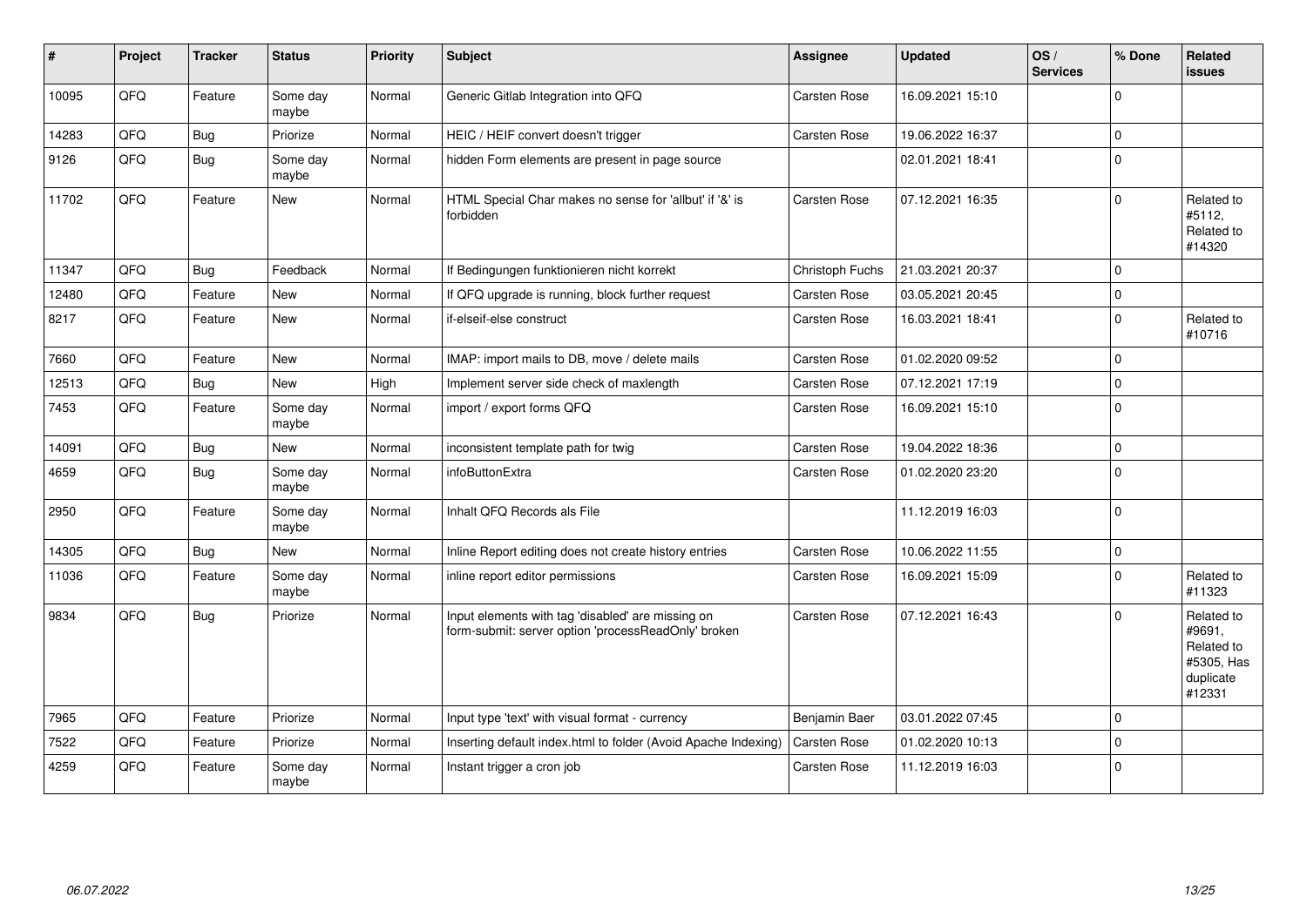| #     | Project | <b>Tracker</b> | <b>Status</b>     | <b>Priority</b> | Subject                                                                                                | Assignee            | <b>Updated</b>   | OS/<br><b>Services</b> | % Done      | Related<br><b>issues</b>                                               |
|-------|---------|----------------|-------------------|-----------------|--------------------------------------------------------------------------------------------------------|---------------------|------------------|------------------------|-------------|------------------------------------------------------------------------|
| 7732  | QFQ     | Feature        | Some day<br>maybe | Normal          | Javascript: Lazy Loading der add on libs                                                               | Benjamin Baer       | 08.06.2022 10:38 |                        | O           | Related to<br>#12611,<br>Related to<br>#12490,<br>Related to<br>#10013 |
| 1510  | QFQ     | Feature        | Some day<br>maybe | Normal          | jquery von google laden, falls das nicht geht lokal                                                    |                     | 11.12.2019 16:03 |                        | $\Omega$    |                                                                        |
| 1946  | QFQ     | Feature        | Some day<br>maybe | Normal          | Kontrolle ob der ReadOnly Modus bei den<br>Formularelementen korrekt implementiert ist                 | Carsten Rose        | 11.12.2019 16:03 |                        | $\mathbf 0$ |                                                                        |
| 10443 | QFQ     | Feature        | In Progress       | Normal          | Konzept_api / _live                                                                                    | <b>Carsten Rose</b> | 07.05.2020 09:39 |                        | $\mathbf 0$ |                                                                        |
| 10593 | QFQ     | Feature        | <b>New</b>        | Normal          | label2: text behind input element                                                                      | <b>Carsten Rose</b> | 16.05.2020 10:57 |                        | 0           |                                                                        |
| 14371 | QFQ     | Feature        | Priorize          | Normal          | <b>LDAP via REPORT</b>                                                                                 | <b>Carsten Rose</b> | 19.06.2022 16:37 |                        | 0           |                                                                        |
| 3457  | QFQ     | Feature        | Some day<br>maybe | Normal          | LDAP: concat multi values to one single entry                                                          | <b>Carsten Rose</b> | 11.12.2019 16:02 |                        | $\Omega$    |                                                                        |
| 6566  | QFQ     | <b>Bug</b>     | Priorize          | Normal          | Link Function 'delete': provided parameter missing on page<br>reload                                   | Benjamin Baer       | 03.01.2022 08:08 |                        | 0           |                                                                        |
| 10569 | QFQ     | Feature        | Priorize          | Normal          | link blank more safe                                                                                   | Enis Nuredini       | 25.03.2022 12:44 |                        | $\mathbf 0$ |                                                                        |
| 3617  | QFQ     | Feature        | Some day<br>maybe | Normal          | Load javascripts at bottom                                                                             |                     | 11.12.2019 16:02 |                        | 0           |                                                                        |
| 8702  | QFQ     | Feature        | New               | Normal          | Load Record which is locked: missing user info                                                         | <b>Carsten Rose</b> | 11.12.2019 16:16 |                        | $\mathbf 0$ | Related to<br>#9789                                                    |
| 12490 | QFQ     | Feature        | New               | Normal          | Loading Plugins in QFQ - see what tinymce does. (lazy<br>loading)                                      | Benjamin Baer       | 08.06.2022 10:37 |                        | $\Omega$    | Related to<br>#12611,<br>Related to<br>#10013,<br>Related to<br>#7732  |
| 4433  | QFQ     | Feature        | Some day<br>maybe | Normal          | Log when SIP will be destroyed by QFQ for any (security)<br>reason                                     |                     | 01.02.2020 23:20 |                        | $\Omega$    | Related to<br>#4432,<br>Related to<br>#5458                            |
| 4439  | QFQ     | Feature        | Some day<br>maybe | Normal          | Log: report all actions fired by an FE Element, incl. the<br>original directive (slaveld, sqlInsert, ) |                     | 01.02.2020 23:20 |                        | $\Omega$    | Related to<br>#4432,<br>Related to<br>#5458                            |
| 9777  | QFQ     | Feature        | New               | Normal          | Logging QFQ Variables                                                                                  | Carsten Rose        | 16.12.2019 17:17 |                        | 0           |                                                                        |
| 2361  | QFQ     | Feature        | New               | Normal          | Logging wer/wann/wo welches Formular aufgerufen hat                                                    | <b>Carsten Rose</b> | 11.12.2019 16:15 |                        | $\mathbf 0$ | Related to<br>#4432,<br>Related to<br>#7480                            |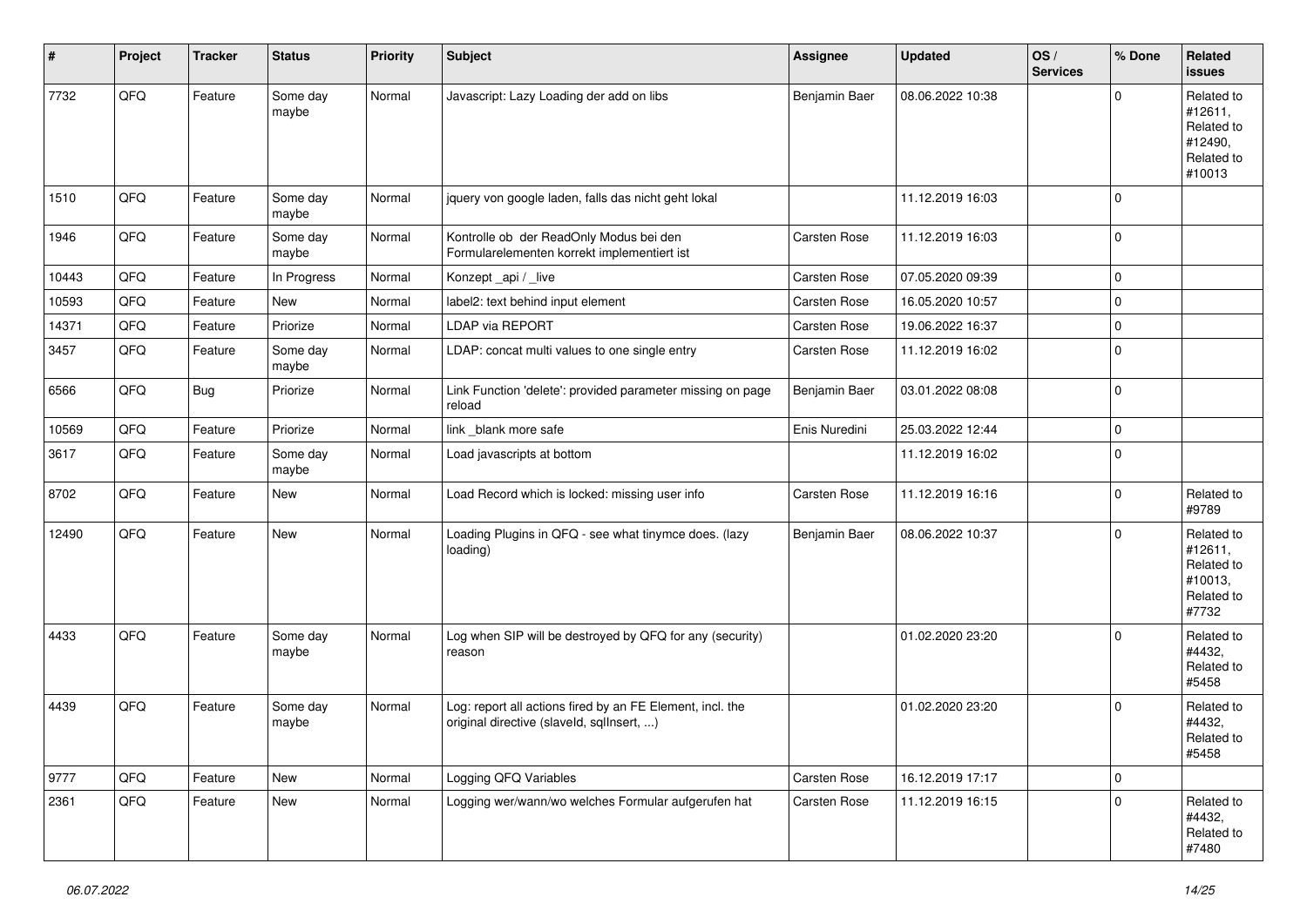| $\#$  | Project | <b>Tracker</b> | <b>Status</b>     | <b>Priority</b> | <b>Subject</b>                                                                           | <b>Assignee</b>     | <b>Updated</b>   | OS/<br><b>Services</b> | % Done       | Related<br><b>issues</b>                    |
|-------|---------|----------------|-------------------|-----------------|------------------------------------------------------------------------------------------|---------------------|------------------|------------------------|--------------|---------------------------------------------|
| 5852  | QFQ     | Feature        | Some day<br>maybe | Normal          | Logging: mail.log / sql.log - im FE anzeigen und via AJAX<br>aktualisieren               | <b>Carsten Rose</b> | 01.02.2020 23:19 |                        | <sup>0</sup> | Related to<br>#5885                         |
| 3504  | QFQ     | Feature        | <b>New</b>        | Normal          | Logging: welche Action FEs werden wann wie ausgefuehrt                                   | Carsten Rose        | 01.02.2020 23:21 |                        | $\Omega$     | Related to<br>#5458,<br>Related to<br>#4092 |
| 4974  | QFQ     | Feature        | Some day<br>maybe | Normal          | Long polling - inform all listening clients of changes                                   |                     | 11.12.2019 16:02 |                        | $\mathbf 0$  |                                             |
| 5455  | QFQ     | Feature        | Some day<br>maybe | Normal          | Mail Redirects grld abhaengig                                                            |                     | 01.02.2020 23:20 |                        | $\mathbf 0$  |                                             |
| 2084  | QFQ     | Feature        | Some day<br>maybe | Normal          | Mailto mit encryption: Subrecord                                                         | <b>Carsten Rose</b> | 11.12.2019 16:03 |                        | $\Omega$     | Related to<br>#2082                         |
| 11747 | QFQ     | Feature        | New               | Normal          | Maintenance Page with Redirect                                                           | <b>Carsten Rose</b> | 03.05.2021 20:47 |                        | 0            | Related to<br>#11741                        |
| 9208  | QFQ     | Feature        | <b>New</b>        | Normal          | Manage 'recent' records                                                                  | <b>Carsten Rose</b> | 01.02.2020 23:22 |                        | $\mathbf 0$  |                                             |
| 10014 | QFQ     | Feature        | <b>New</b>        | Normal          | Manual.rst: describe behaviour and process order of<br>fillStoreVar, slaveId, sqlBefore, | Carsten Rose        | 01.02.2020 22:31 |                        | $\Omega$     |                                             |
| 4440  | QFQ     | Feature        | Some day<br>maybe | Normal          | Manual.rst: explain how to. expand PHP Session to 4h                                     |                     | 11.12.2019 16:02 |                        | $\Omega$     |                                             |
| 7104  | QFQ     | Feature        | Some day<br>maybe | Normal          | Manual: hint about escaping if '\r' appears in mail body                                 |                     | 11.12.2019 16:01 |                        | $\Omega$     |                                             |
| 12039 | QFQ     | Feature        | <b>New</b>        | Normal          | Missing htmlSpecialChar() in pre processing on form submit                               |                     | 18.02.2021 00:09 |                        | $\Omega$     | Related to<br>#14320                        |
| 4027  | QFQ     | Feature        | Some day<br>maybe | Normal          | Missing: orange 'check' / 'bullet'                                                       |                     | 11.12.2019 16:03 |                        | $\Omega$     |                                             |
| 11523 | QFQ     | Feature        | New               | Normal          | Mit dynamic Update erkennen, ob Upload gemacht wurde                                     | <b>Carsten Rose</b> | 13.11.2020 15:07 |                        | $\Omega$     | Related to<br>#9533                         |
| 4626  | QFQ     | Feature        | Some day<br>maybe | Normal          | Mobile View: 'classBody=qfq-form-right' makes no sense                                   |                     | 01.02.2020 23:20 |                        | $\Omega$     |                                             |
| 3646  | QFQ     | Feature        | Some day<br>maybe | Normal          | Moeglichkeit HTML Tags in Reports auszugeben (zu<br>enkodieren: htmlspecialchars)        |                     | 11.12.2019 16:02 |                        | $\Omega$     | Related to<br>#14320                        |
| 6765  | QFQ     | Feature        | New               | Normal          | Moeglichkeit via QFQ eigene Logs zu schreiben                                            | <b>Carsten Rose</b> | 01.02.2020 23:21 |                        | 0            |                                             |
| 10015 | QFQ     | Feature        | Priorize          | Normal          | Monospace in Textarea                                                                    | <b>Carsten Rose</b> | 03.02.2020 13:40 |                        | $\Omega$     |                                             |
| 5459  | QFQ     | Bug            | New               | High            | Multi DB: spread system tables between 'QFQ' and 'Data'-DB                               | <b>Carsten Rose</b> | 03.05.2021 21:14 |                        | 0            | Related to<br>#4720                         |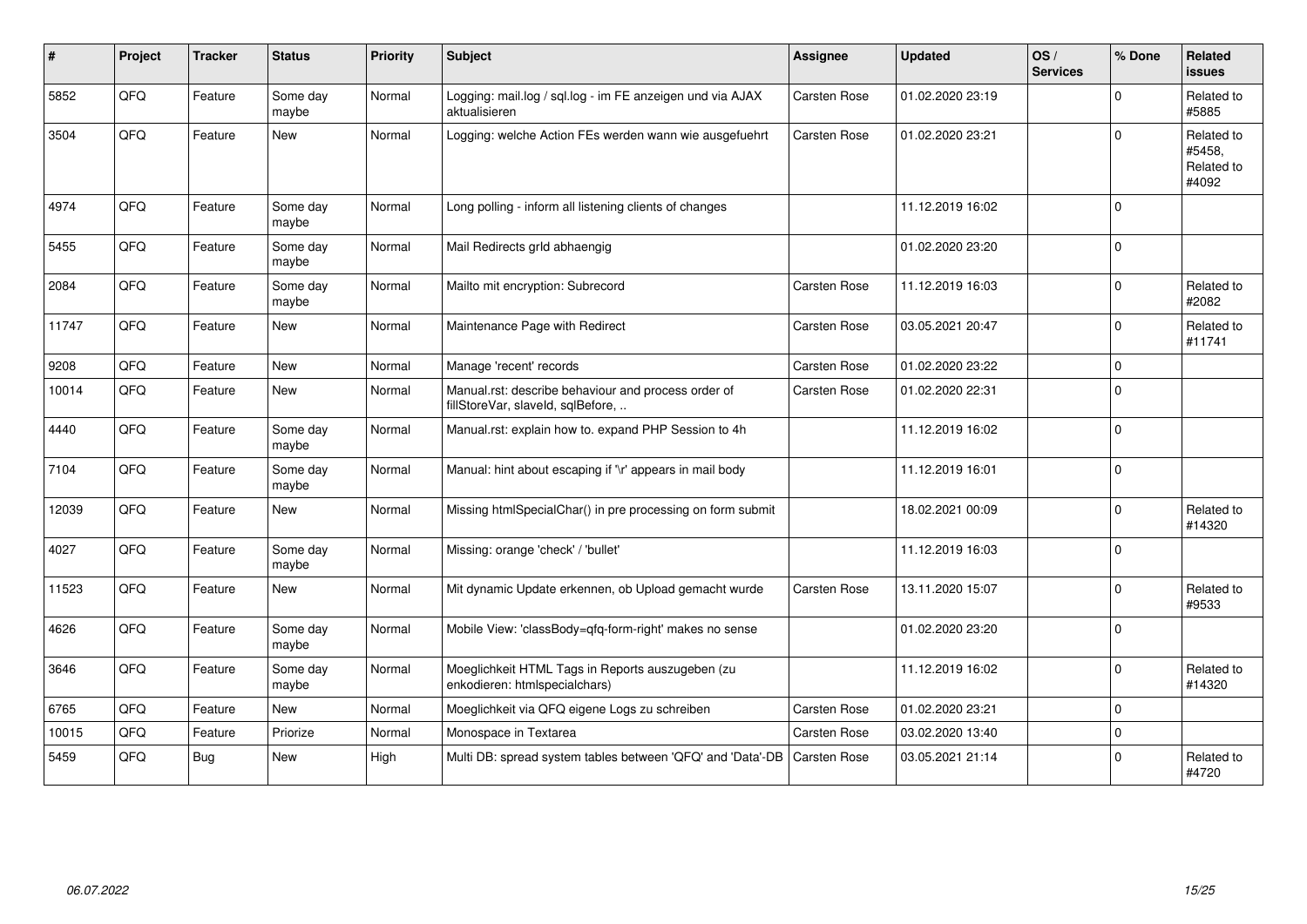| $\sharp$ | Project | <b>Tracker</b> | <b>Status</b>     | <b>Priority</b> | <b>Subject</b>                                             | <b>Assignee</b>     | <b>Updated</b>   | OS/<br><b>Services</b> | % Done       | Related<br>issues                                                    |
|----------|---------|----------------|-------------------|-----------------|------------------------------------------------------------|---------------------|------------------|------------------------|--------------|----------------------------------------------------------------------|
| 9706     | QFQ     | Feature        | <b>New</b>        | Normal          | Multi File Upload (hidden template group)                  | Carsten Rose        | 01.02.2020 23:22 |                        | <sup>0</sup> | Related to<br>#7521,<br>Related to<br>#5562,<br>Related to<br>#13330 |
| 10508    | QFQ     | <b>Bug</b>     | <b>New</b>        | High            | Multi Form broken on Multi DB Instance                     | <b>Carsten Rose</b> | 03.05.2021 21:12 |                        | 0            |                                                                      |
| 13331    | QFQ     | <b>Bug</b>     | <b>New</b>        | Normal          | Multi Form: Clear Icon misplaced                           | Carsten Rose        | 19.03.2022 17:47 |                        | 0            |                                                                      |
| 13332    | QFQ     | Bug            | <b>New</b>        | Normal          | Multi Form: Required Felder werden visuell nicht markiert. | Carsten Rose        | 19.03.2022 17:47 |                        | 0            |                                                                      |
| 4365     | QFQ     | Feature        | Some day<br>maybe | Normal          | Multi Language: new way of config                          | Carsten Rose        | 01.02.2020 23:20 |                        | 0            |                                                                      |
| 11516    | QFQ     | Feature        | <b>New</b>        | Normal          | Multi Page Form (Previous/Next Buttons)                    | <b>Carsten Rose</b> | 16.03.2021 17:52 |                        | $\mathbf 0$  |                                                                      |
| 7602     | QFQ     | Feature        | ToDo              | High            | Multi Select: with checkboxes                              | Benjamin Baer       | 22.03.2022 09:07 |                        | $\Omega$     |                                                                      |
| 10714    | QFQ     | Feature        | New               | Normal          | multi Table Form                                           | Carsten Rose        | 16.03.2021 18:44 |                        | 0            |                                                                      |
| 12325    | QFQ     | <b>Bug</b>     | Priorize          | Normal          | MultiDB form.dblndex not working for report syntax         | Carsten Rose        | 07.09.2021 13:37 |                        | $\Omega$     | Related to<br>#12145,<br>Related to<br>#12314                        |
| 5695     | QFQ     | Feature        | In Progress       | Normal          | Multiform                                                  | <b>Carsten Rose</b> | 02.01.2021 18:38 |                        | 0            |                                                                      |
| 11695    | QFQ     | Bug            | <b>New</b>        | Normal          | MultiForm required FE Error                                | Carsten Rose        | 04.12.2020 13:34 |                        | $\Omega$     |                                                                      |
| 9579     | QFQ     | Feature        | Some day<br>maybe | Normal          | Multiform with Process Row                                 | Carsten Rose        | 11.12.2019 16:01 |                        | 0            |                                                                      |
| 11667    | QFQ     | <b>Bug</b>     | <b>New</b>        | Normal          | MySQL mariadb-server-10.3: Incorrect datetime value        | Carsten Rose        | 03.05.2021 20:48 |                        | $\mathbf 0$  |                                                                      |
| 12023    | QFQ     | Feature        | New               | Normal          | MySQL Stored Precdure: QDECODESPECIALCHAR()                | Carsten Rose        | 16.02.2021 11:16 |                        | $\Omega$     | Related to<br>#12022                                                 |
| 6437     | QFQ     | Feature        | New               | Normal          | Neuer Mode Button bei FormElementen                        | Carsten Rose        | 01.02.2020 23:21 |                        | 0            | Related to<br>#9668,<br>Blocked by<br>#9678                          |
| 6084     | QFQ     | Feature        | Some day<br>maybe | Normal          | New escape type: 'D' - convert date                        |                     | 01.02.2020 23:19 |                        | 0            |                                                                      |
| 4446     | QFQ     | Feature        | Some day<br>maybe | Normal          | New FE get same feldContainerId as last modifed FE         |                     | 01.02.2020 23:20 |                        | $\mathbf 0$  |                                                                      |
| 7229     | QFQ     | Feature        | Some day<br>maybe | Normal          | New FormElement.type: Button                               |                     | 01.02.2021 12:32 |                        | $\mathbf 0$  |                                                                      |
| 5782     | QFQ     | Feature        | New               | Normal          | NextCloud API                                              | <b>Carsten Rose</b> | 01.02.2020 10:02 |                        | 0            |                                                                      |
| 4546     | QFQ     | Bug            | Some day<br>maybe | Normal          | NH: SIP storage is destroyed                               |                     | 01.02.2020 23:20 |                        | $\mathbf 0$  |                                                                      |
| 12133    | QFG     | Bug            | New               | Normal          | NPM, phpSpreadSheet aktualisieren                          | Carsten Rose        | 15.03.2021 09:04 |                        | $\mathbf 0$  |                                                                      |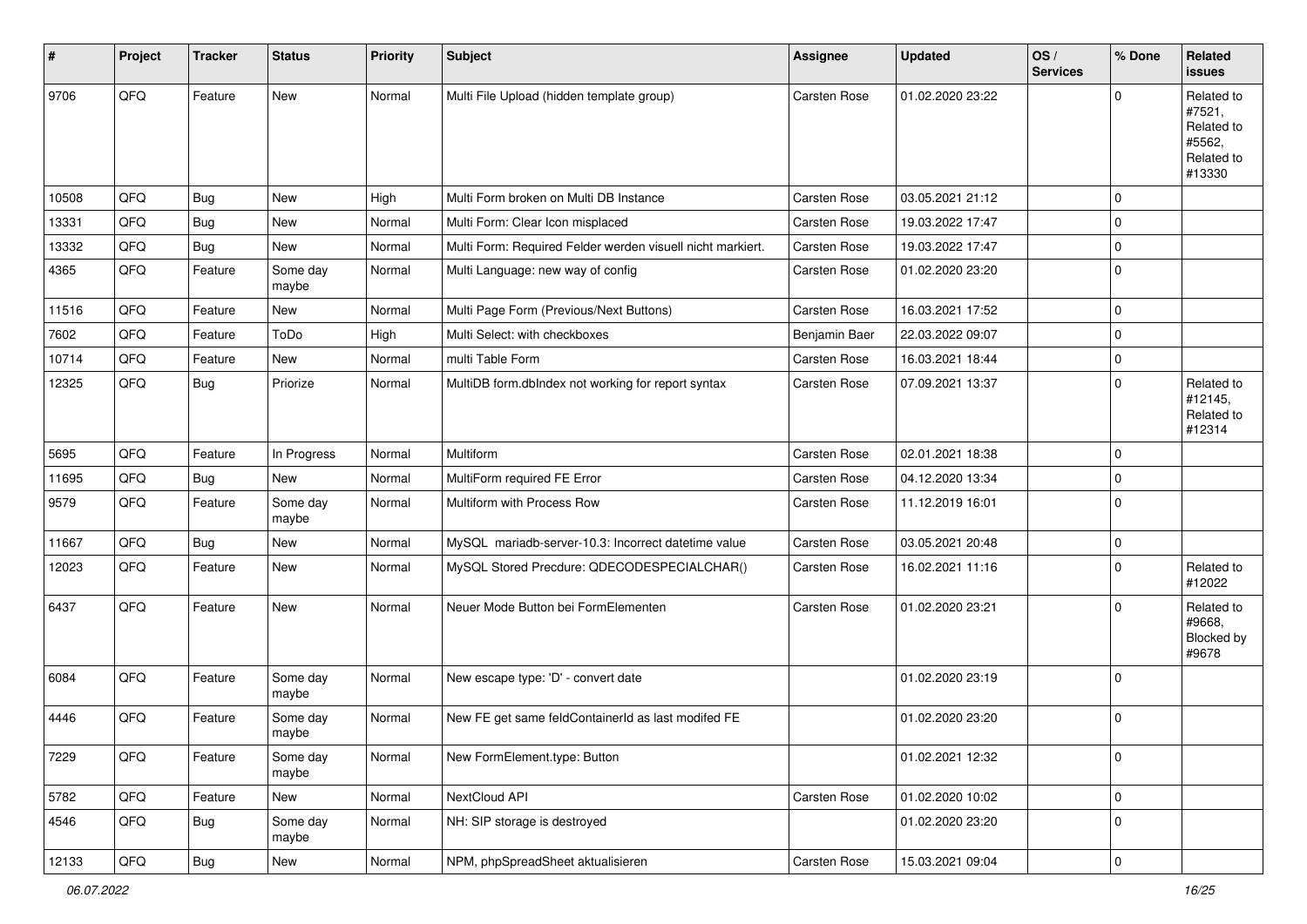| #     | Project | <b>Tracker</b> | <b>Status</b>     | <b>Priority</b> | <b>Subject</b>                                                                                        | <b>Assignee</b>     | <b>Updated</b>   | OS/<br><b>Services</b> | % Done      | <b>Related</b><br><b>issues</b>               |
|-------|---------|----------------|-------------------|-----------------|-------------------------------------------------------------------------------------------------------|---------------------|------------------|------------------------|-------------|-----------------------------------------------|
| 14090 | QFQ     | Feature        | <b>New</b>        | Normal          | Nützliche _script funktionen                                                                          | <b>Carsten Rose</b> | 28.05.2022 11:03 |                        | $\Omega$    |                                               |
| 10011 | QFQ     | Feature        | Priorize          | Normal          | Offer new STORE_TYPO3 Variable 'beUser', 'beEmail'                                                    | Carsten Rose        | 08.05.2021 09:51 |                        | $\Omega$    | Related to<br>#10012,<br>Related to<br>#12511 |
| 7685  | QFQ     | <b>Bug</b>     | <b>New</b>        | Normal          | Open FormElement from QFQ error message and save<br>modified record: error about missing {{formId:F}} | <b>Carsten Rose</b> | 01.02.2020 23:22 |                        | $\Omega$    |                                               |
| 14175 | QFQ     | Bug            | In Progress       | Normal          | Opening a form with no QFQ Session cookie fails                                                       | <b>Carsten Rose</b> | 03.06.2022 10:40 |                        | $\Omega$    |                                               |
| 7650  | QFQ     | <b>Bug</b>     | New               | High            | Optional do not show 'required' sign on FormElement                                                   | <b>Carsten Rose</b> | 03.05.2021 21:14 |                        | $\Omega$    |                                               |
| 7681  | QFQ     | Feature        | New               | Normal          | Optional switch off 'check for modified record'                                                       | <b>Carsten Rose</b> | 01.02.2020 23:21 |                        | 0           |                                               |
| 10384 | QFQ     | Feature        | <b>New</b>        | Normal          | Parameter Exchange QFQ Instances                                                                      |                     | 07.05.2020 09:38 |                        | $\Omega$    |                                               |
| 8101  | QFQ     | Feature        | Some day<br>maybe | Normal          | Password hash: support further hashing methods                                                        | Carsten Rose        | 16.09.2021 15:10 |                        | $\Omega$    |                                               |
| 5715  | QFQ     | Feature        | New               | High            | PDF Caching                                                                                           | <b>Carsten Rose</b> | 03.05.2021 21:14 |                        | 0           | Related to<br>#5851.<br>Related to<br>#6357   |
| 7336  | QFQ     | Feature        | Some day<br>maybe | Normal          | PDF Upload: disallow PDFs with specific Meta information                                              | <b>Carsten Rose</b> | 11.12.2019 16:01 |                        | $\Omega$    |                                               |
| 6261  | QFQ     | Feature        | New               | Normal          | Persistent SIP                                                                                        | <b>Carsten Rose</b> | 12.06.2021 09:07 |                        | $\Omega$    | Related to<br>#10819                          |
| 10819 | QFQ     | Feature        | New               | Normal          | Persistent SIP - second try                                                                           | <b>Carsten Rose</b> | 29.06.2020 23:02 |                        | 0           | Related to<br>#6261                           |
| 8668  | QFQ     | Bug            | New               | High            | Pill disabled: dyamic mode 'hidden' not respected - FE is still<br>required                           | <b>Carsten Rose</b> | 03.05.2021 21:14 |                        | $\Omega$    |                                               |
| 2063  | QFQ     | <b>Bug</b>     | Some day<br>maybe | Normal          | Pills auf 'inaktiv' setzen falls keine Element auf dem Pill<br>sichtbar sind.                         | Benjamin Baer       | 11.12.2019 16:03 |                        | $\Omega$    | Related to<br>#3752                           |
| 12556 | QFQ     | Feature        | <b>New</b>        | Normal          | Pills Title: colored = static or dynamic on allrequiredgiven                                          | Benjamin Baer       | 19.03.2022 17:49 |                        | 0           |                                               |
| 11668 | QFQ     | <b>Bug</b>     | New               | Normal          | Play function.sql - problem with mysql                                                                | <b>Carsten Rose</b> | 03.05.2021 20:48 |                        | $\Omega$    |                                               |
| 10080 | QFQ     | Feature        | New               | Normal          | Popup on 'save' / 'close': configure dialog (answer<br>yes/no/cancle/)                                | <b>Carsten Rose</b> | 28.03.2021 20:52 |                        | 0           | Is duplicate<br>of #12262                     |
| 8204  | QFQ     | Feature        | Priorize          | High            | Position 'required mark'                                                                              | <b>Carsten Rose</b> | 16.06.2021 13:44 |                        | $\mathbf 0$ |                                               |
| 3495  | QFQ     | Feature        | Some day<br>maybe | Normal          | Predifined Parameter werden nicht in '+' (add new record)<br>SIP gerendert.                           |                     | 11.12.2019 16:02 |                        | $\Omega$    |                                               |
| 4023  | QFQ     | Feature        | New               | Normal          | prepared statements - FE action: salveld, sqllnsert,<br>sqlUpdate, sqlDelete, sqlBefore, sqlAfter     | Carsten Rose        | 11.12.2019 16:15 |                        | $\Omega$    |                                               |
| 10658 | QFQ     | Bug            | New               | Normal          | processReadOnly broken                                                                                | <b>Carsten Rose</b> | 27.05.2020 17:55 |                        | $\Omega$    |                                               |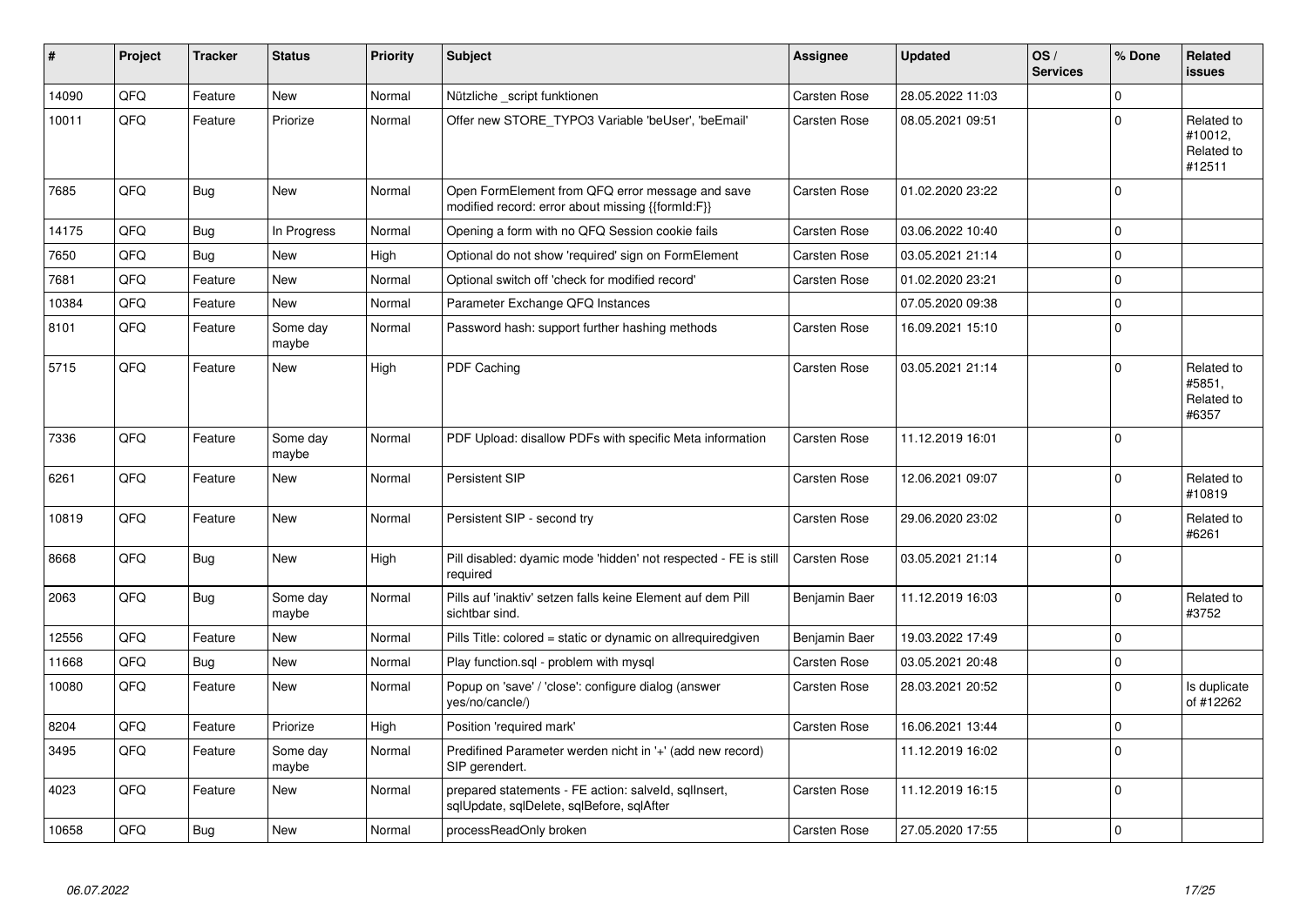| #     | Project | <b>Tracker</b> | <b>Status</b>     | <b>Priority</b> | <b>Subject</b>                                                                                                                        | <b>Assignee</b>        | <b>Updated</b>   | OS/<br><b>Services</b> | % Done       | Related<br>issues |
|-------|---------|----------------|-------------------|-----------------|---------------------------------------------------------------------------------------------------------------------------------------|------------------------|------------------|------------------------|--------------|-------------------|
| 9135  | QFQ     | Feature        | Priorize          | Normal          | Progress Bar generic / replace old hourglass download<br>popup                                                                        | Benjamin Baer          | 03.01.2022 07:43 |                        | $\mathbf 0$  |                   |
| 11980 | QFQ     | Feature        | In Progress       | Normal          | protected verzeichnis MUSS geschützt werden                                                                                           | <b>Carsten Rose</b>    | 07.09.2021 13:30 |                        | 0            |                   |
| 1253  | QFQ     | Feature        | Some day<br>maybe | Normal          | QF: Colorpicker                                                                                                                       |                        | 11.12.2019 16:03 |                        | $\mathbf 0$  |                   |
| 1251  | QFQ     | Feature        | Some day<br>maybe | Normal          | QF: Combo                                                                                                                             |                        | 11.12.2019 16:03 |                        | $\mathbf 0$  |                   |
| 955   | QFQ     | Feature        | Some day<br>maybe | Normal          | QF: Notizen vor/nach dem Form                                                                                                         |                        | 01.02.2020 23:20 |                        | $\mathbf 0$  |                   |
| 1234  | QFQ     | Feature        | Some day<br>maybe | Normal          | QF: Record numbering: Im Grid soll in Spalte 1 optional die<br>laufende Nummer der Records angezeigt werden.                          |                        | 01.02.2020 23:20 |                        | $\mathbf{0}$ |                   |
| 10124 | QFQ     | Feature        | Feedback          | Normal          | qfq AAI-Login                                                                                                                         | Karin Niffeler         | 07.05.2020 09:36 |                        | 0            |                   |
| 14376 | QFQ     | Feature        | New               | Normal          | QFQ Bootstrap: if missing, create stored procedures                                                                                   | Enis Nuredini          | 19.06.2022 16:37 |                        | 0            |                   |
| 13592 | QFQ     | <b>Bug</b>     | New               | Normal          | QFQ Build Queue: das vergeben von Tags klappt nicht. Es<br>werden keine Releases gebaut.                                              | <b>Carsten Rose</b>    | 19.03.2022 17:45 |                        | $\mathbf 0$  |                   |
| 5160  | QFQ     | Feature        | Some day<br>maybe | Normal          | QFQ collaborative / together.js, ShareJS, y-js, collaborative,                                                                        |                        | 11.12.2019 16:02 |                        | $\mathbf 0$  |                   |
| 5389  | QFQ     | Feature        | Some day<br>maybe | Normal          | QFQ Design: Multline label / note                                                                                                     | Benjamin Baer          | 01.02.2020 23:19 |                        | $\mathbf 0$  |                   |
| 6140  | QFQ     | Bug            | Priorize          | Normal          | QFQ DnD Sort: Locked fields                                                                                                           | Benjamin Baer          | 21.03.2022 09:56 |                        | 0            |                   |
| 9024  | QFQ     | Bug            | Some day<br>maybe | Normal          | QFQ Einarbeitung                                                                                                                      |                        | 01.02.2020 15:56 |                        | $\mathbf 0$  |                   |
| 1635  | QFQ     | Feature        | Some day<br>maybe | Normal          | QFQ Extension content record: weitere Optionen einblenden.                                                                            | <b>Carsten Rose</b>    | 11.12.2019 16:03 |                        | $\mathbf 0$  |                   |
| 12508 | QFQ     | Bug            | In Progress       | High            | qfq Form: sendMail                                                                                                                    | Karin Niffeler         | 19.03.2022 17:48 |                        | $\mathbf{0}$ |                   |
| 12463 | QFQ     | Bug            | ToDo              | High            | QFQ Function: 'function' and 'sql' on same level - output of<br>sql is shown two times.                                               | <b>Carsten Rose</b>    | 15.12.2021 16:31 |                        | $\mathbf 0$  |                   |
| 12395 | QFQ     | Bug            | ToDo              | High            | QFQ Function: Result two times shown                                                                                                  | <b>Carsten Rose</b>    | 18.02.2022 08:59 |                        | $\mathbf 0$  |                   |
| 12465 | QFQ     | Feature        | <b>New</b>        | Normal          | QFQ Function: use in FE to fill StoreRecord                                                                                           | Carsten Rose           | 05.05.2021 21:58 |                        | 0            |                   |
| 13609 | QFQ     | Feature        | New               | Normal          | QFQ Introduction: Seite aufloesen                                                                                                     | Philipp<br>Gröbelbauer | 28.05.2022 11:02 |                        | $\mathbf 0$  |                   |
| 5892  | QFQ     | Feature        | Some day<br>maybe | Normal          | QFQ should use T3 API to manipulate FE GROUP<br>membership                                                                            |                        | 01.02.2020 23:20 |                        | 0            |                   |
| 7524  | QFQ     | Bug            | New               | Normal          | QFQ throws a 'General Error' if 'fileadmin/protected/log/' is<br>not writeable                                                        | <b>Carsten Rose</b>    | 01.02.2020 23:22 |                        | $\mathbf 0$  |                   |
| 9927  | QFQ     | Feature        | New               | Normal          | QFQ Update: a) Update nur machen wenn BE User<br>eingeloggt ist., b) Bei Fehler genaue Meldung welcher<br>Updateschritt Probleme hat. | Carsten Rose           | 22.01.2020 12:59 |                        | 0            |                   |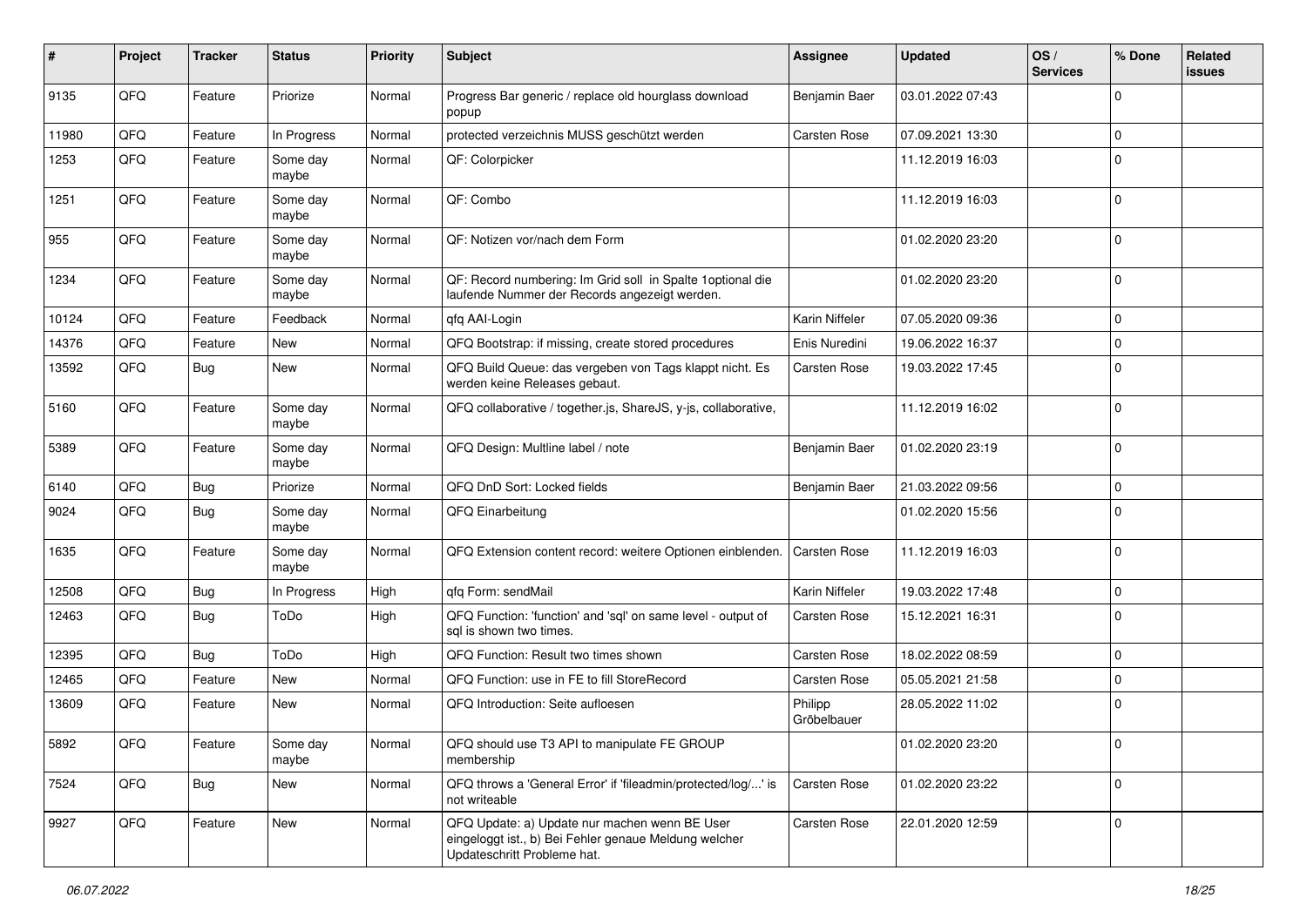| #     | Project | <b>Tracker</b> | <b>Status</b>     | <b>Priority</b> | <b>Subject</b>                                                                           | <b>Assignee</b> | <b>Updated</b>   | OS/<br><b>Services</b> | % Done         | Related<br>issues                                                      |
|-------|---------|----------------|-------------------|-----------------|------------------------------------------------------------------------------------------|-----------------|------------------|------------------------|----------------|------------------------------------------------------------------------|
| 3692  | QFQ     | Feature        | Some day<br>maybe | Normal          | QFQ Webseite                                                                             | Benjamin Baer   | 11.12.2019 16:02 |                        | $\Omega$       | Related to<br>#5033                                                    |
| 7108  | QFQ     | Feature        | Some day<br>maybe | Normal          | QFQ Wrap Elements                                                                        |                 | 11.12.2019 16:01 |                        | $\Omega$       |                                                                        |
| 4839  | QFQ     | Feature        | Some day<br>maybe | Normal          | qfq-handle in <head> Abschnitt</head>                                                    | Carsten Rose    | 11.12.2019 16:02 |                        | $\Omega$       |                                                                        |
| 13528 | QFQ     | Bug            | New               | Normal          | qfq.io > releases: es wird kein neues Release angelegt                                   | Benjamin Baer   | 19.03.2022 17:46 |                        | $\mathbf{0}$   |                                                                        |
| 6574  | QFQ     | <b>Bug</b>     | Priorize          | Normal          | gfg.log: Fehlermeldung wurde angezeigt, aber nicht geloggt                               | Carsten Rose    | 01.02.2020 10:13 |                        | $\mathbf{0}$   |                                                                        |
| 14187 | QFQ     | Feature        | New               | High            | qfq.log: show current URL                                                                | Carsten Rose    | 28.05.2022 11:02 |                        | $\mathbf{0}$   | Related to<br>#13933,<br>Related to<br>#12532,<br>Related to<br>#11893 |
| 5480  | QFQ     | Feature        | Some day<br>maybe | Normal          | QFQ: Dokumentation mit Screenshots versehen                                              | Carsten Rose    | 01.02.2020 23:20 |                        | $\mathbf{0}$   | Related to<br>#9879                                                    |
| 8586  | QFQ     | Feature        | Some day<br>maybe | Normal          | QFQ: Enhance Error message for 'record not found'                                        | Carsten Rose    | 16.09.2021 15:10 |                        | $\Omega$       |                                                                        |
| 4771  | QFQ     | <b>Bug</b>     | Some day<br>maybe | Normal          | qfq: select-down-values empty after save (edit-form for<br>program administrators)       | Carsten Rose    | 01.02.2020 23:20 |                        | $\Omega$       | Related to<br>#4549, Has<br>duplicate<br>#4282                         |
| 13757 | QFQ     | Feature        | <b>New</b>        | High            | QR / Bar-Code Plugin                                                                     | Enis Nuredini   | 19.03.2022 17:43 |                        | $\mathbf{0}$   |                                                                        |
| 7520  | QFQ     | Feature        | New               | Normal          | QR Code:  AS _qr ( AS _link)                                                             | Carsten Rose    | 01.02.2020 23:22 |                        | $\mathbf{0}$   |                                                                        |
| 5851  | QFQ     | Feature        | Some day<br>maybe | Normal          | Queue System implementieren: MQTT, RabbitMQ                                              |                 | 01.02.2020 23:20 |                        | $\Omega$       | Related to<br>#5715                                                    |
| 6483  | QFQ     | <b>Bug</b>     | New               | Normal          | R Store funktioniert nicht bei 'Report Notation' im FE                                   | Carsten Rose    | 01.02.2020 23:21 |                        | $\mathbf{0}$   |                                                                        |
| 9020  | QFQ     | <b>Bug</b>     | Some day<br>maybe | Normal          | radio mit buttonClass und dynamicUpdate lassen sich nicht<br>kombinieren                 |                 | 11.12.2019 16:01 |                        | $\Omega$       |                                                                        |
| 7924  | QFQ     | Feature        | New               | Normal          | Radio/Checkbox with Tooltip                                                              | Carsten Rose    | 01.02.2020 23:22 |                        | $\mathbf{0}$   |                                                                        |
| 11239 | QFQ     | Bug            | New               | Normal          | Radiobutton (plain): horizontales Rendern abhängig vom<br>Datentyp in der Datenbank      | Carsten Rose    | 30.09.2020 18:37 |                        | $\overline{0}$ |                                                                        |
| 11237 | QFQ     | Bug            | <b>New</b>        | High            | Radiobutton / parameter.buttonClass= btn-default - kein dirty   Benjamin Baer<br>Trigger |                 | 03.05.2021 21:12 |                        | $\overline{0}$ | Related to<br>#10766                                                   |
| 10766 | QFQ     | Bug            | New               | High            | Radiobutton / parameter.buttonClass=btn-default: dynamic<br>update                       |                 | 03.05.2021 21:12 |                        | $\mathbf{0}$   | Related to<br>#11237                                                   |
| 7513  | QFQ     | <b>Bug</b>     | New               | Normal          | Radios not correct aligned                                                               | Carsten Rose    | 01.02.2020 23:22 |                        | $\mathbf{0}$   |                                                                        |
| 7795  | QFQ     | <b>Bug</b>     | New               | Normal          | Readonly Form: Typeahead-Felder                                                          | Carsten Rose    | 01.02.2020 23:22 |                        | $\mathbf{0}$   | Related to<br>#10640                                                   |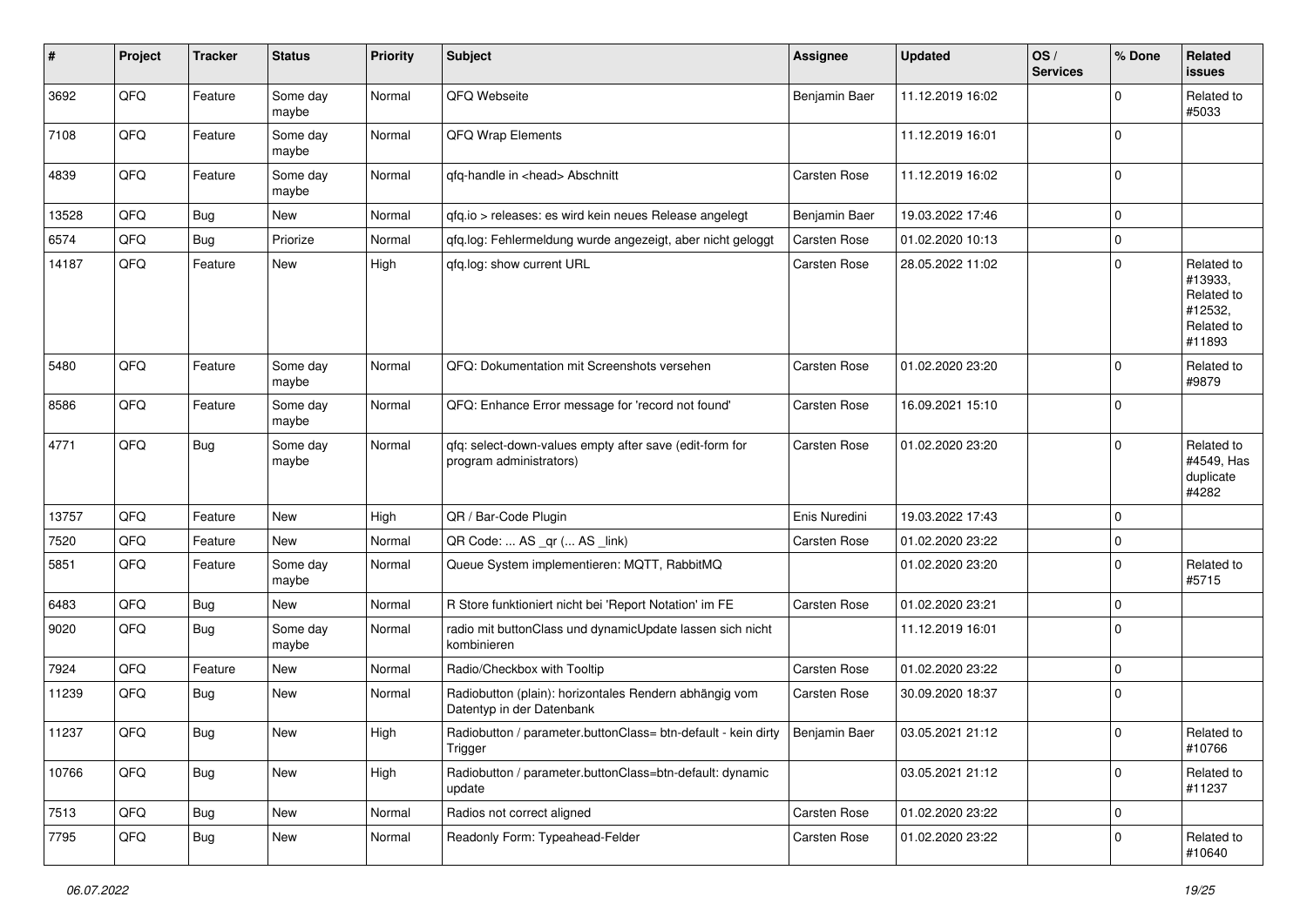| #     | Project | <b>Tracker</b> | <b>Status</b>     | <b>Priority</b> | <b>Subject</b>                                                                               | <b>Assignee</b>     | <b>Updated</b>   | OS/<br><b>Services</b> | % Done      | Related<br>issues                                                      |
|-------|---------|----------------|-------------------|-----------------|----------------------------------------------------------------------------------------------|---------------------|------------------|------------------------|-------------|------------------------------------------------------------------------|
| 3867  | QFQ     | Feature        | Priorize          | Normal          | Readonly Formular: Template Groups add/delete ausbeldnen                                     | <b>Carsten Rose</b> | 05.05.2021 22:12 |                        | 0           |                                                                        |
| 3109  | QFQ     | Bug            | Some day<br>maybe | High            | RealUrl: Links werden nicht korrekt gerendert                                                | <b>Carsten Rose</b> | 03.05.2021 21:14 |                        | 0           |                                                                        |
| 7280  | QFQ     | Feature        | New               | Normal          | recently used table                                                                          | <b>Carsten Rose</b> | 01.02.2020 23:21 |                        | 0           |                                                                        |
| 7480  | QFQ     | Feature        | New               | Normal          | Record History (Undo / Redo)                                                                 | Carsten Rose        | 11.12.2019 16:16 |                        | 0           | Related to<br>#2361                                                    |
| 7099  | QFQ     | Feature        | New               | Normal          | Redesign FormEditor                                                                          | <b>Carsten Rose</b> | 01.02.2020 23:21 |                        | $\mathbf 0$ |                                                                        |
| 13700 | QFQ     | Feature        | New               | Normal          | Redesign qfq.io Seite                                                                        | Carsten Rose        | 19.03.2022 17:43 |                        | 0           |                                                                        |
| 10012 | QFQ     | Feature        | Priorize          | Normal          | redirectAllMailTo: {{beEmail:T}}                                                             | <b>Carsten Rose</b> | 08.05.2021 09:54 |                        | 0           | Related to<br>#12412,<br>Related to<br>#12413,<br>Related to<br>#10011 |
| 12611 | QFQ     | Feature        | Some day<br>maybe | Normal          | Refactoring: Bootstrap with Lazy Loading                                                     | <b>Carsten Rose</b> | 08.06.2022 10:37 |                        | 0           | Related to<br>#12490,<br>Related to<br>#10013,<br>Related to<br>#7732  |
| 4640  | QFQ     | Feature        | Some day<br>maybe | Normal          | Rename System Forms                                                                          |                     | 01.02.2020 23:20 |                        | $\Omega$    |                                                                        |
| 10005 | QFQ     | Feature        | Priorize          | Normal          | Report / special column name:  AS _calendar                                                  | <b>Carsten Rose</b> | 03.06.2020 17:28 |                        | $\mathbf 0$ |                                                                        |
| 11323 | QFQ     | Feature        | Some day<br>maybe | Normal          | Report Frontend Editor Modal + Codemirror                                                    | Carsten Rose        | 16.09.2021 15:10 |                        | $\Omega$    | Related to<br>#11036                                                   |
| 8975  | QFQ     | Feature        | New               | Normal          | Report Notation: 2.0                                                                         | <b>Carsten Rose</b> | 01.02.2020 23:22 |                        | 0           | Related to<br>#8963                                                    |
| 9983  | QFQ     | Feature        | New               | Normal          | Report Notation: new keyword 'range'                                                         | <b>Carsten Rose</b> | 01.02.2020 15:55 |                        | 0           |                                                                        |
| 7261  | QFQ     | Bug            | New               | Normal          | Report pathFilename for user without path, only the filename                                 | Carsten Rose        | 01.02.2020 23:21 |                        | 0           |                                                                        |
| 6723  | QFQ     | Feature        | New               | Normal          | Report QFQ Installation and Version                                                          | <b>Carsten Rose</b> | 12.06.2021 09:07 |                        | 0           |                                                                        |
| 10463 | QFQ     | Feature        | New               | Normal          | Report_link: expliztes setzen von HTML Tags (Bedarf fuer<br>'data-selenium' & 'id')          | Enis Nuredini       | 23.03.2022 09:23 |                        | $\Omega$    | Related to<br>#7648                                                    |
| 9535  | QFQ     | Bug            | Feedback          | Normal          | Report:  AS '_vertical' - column to wide - vertical >> rot45,<br>rot90                       | Benjamin Baer       | 01.02.2020 15:56 |                        | $\Omega$    |                                                                        |
| 11534 | QFQ     | Feature        | New               | Normal          | Report: Action on selected rows - Table batchprocessing<br>feature                           |                     | 18.11.2020 08:15 |                        | $\mathbf 0$ |                                                                        |
| 3967  | QFQ     | Feature        | Some day<br>maybe | High            | Report: Checkbox, Radio, Dropdown, Input welches ohne<br>Submit funktioniert - 'Inline-Form' | <b>Carsten Rose</b> | 03.05.2021 21:14 |                        | 0           |                                                                        |
| 9052  | QFQ     | Feature        | Feedback          | High            | Report: CodeMirror with SQL Syntax Highlight in FE                                           | Enis Nuredini       | 08.06.2022 10:25 |                        | 0           |                                                                        |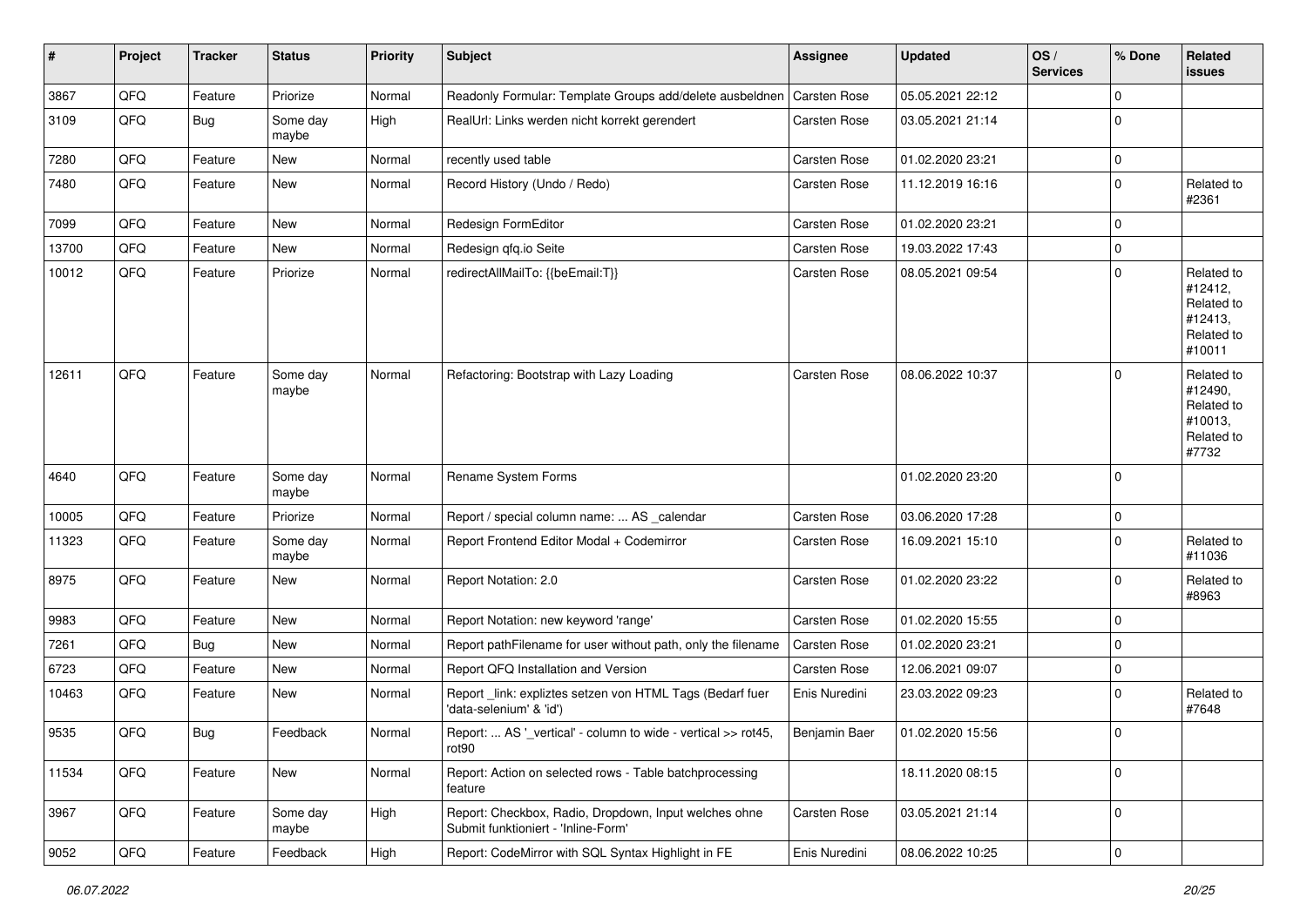| #     | Project | <b>Tracker</b> | <b>Status</b>     | <b>Priority</b> | <b>Subject</b>                                                                                     | <b>Assignee</b>     | <b>Updated</b>   | OS/<br><b>Services</b> | % Done         | Related<br><b>issues</b> |
|-------|---------|----------------|-------------------|-----------------|----------------------------------------------------------------------------------------------------|---------------------|------------------|------------------------|----------------|--------------------------|
| 3991  | QFQ     | Feature        | Some day<br>maybe | Normal          | report: Columnname '_skipWrap' skips 'fbeg', 'fend'                                                | <b>Carsten Rose</b> | 11.12.2019 16:03 |                        | $\Omega$       |                          |
| 14323 | QFQ     | <b>Bug</b>     | In Progress       | Normal          | Report: render=both single - no impact                                                             | <b>Carsten Rose</b> | 19.06.2022 18:31 |                        | $\mathbf{0}$   |                          |
| 4435  | QFQ     | Feature        | Some day<br>maybe | Normal          | Report: striptags - specify allowed tags                                                           |                     | 01.02.2020 23:20 |                        | $\Omega$       |                          |
| 9811  | QFQ     | Feature        | <b>New</b>        | Normal          | Report: tag every n'th row                                                                         | <b>Carsten Rose</b> | 01.02.2020 23:22 |                        | $\Omega$       |                          |
| 5345  | QFQ     | Feature        | <b>New</b>        | Normal          | Report: UPDATE / INSERT / DELETE statements should<br>trigger subqueries, depending on the result. | Carsten Rose        | 27.05.2020 16:11 |                        | $\Omega$       |                          |
| 5129  | QFQ     | Feature        | Some day<br>maybe | Normal          | Reports: SQL fuer x Achse und y Achse                                                              |                     | 11.12.2019 16:02 |                        | $\Omega$       |                          |
| 9855  | QFQ     | <b>Bug</b>     | New               | Normal          | <b>Required Check</b>                                                                              |                     | 01.02.2020 15:56 |                        | $\mathbf{0}$   |                          |
| 4454  | QFQ     | Bug            | Some day<br>maybe | Normal          | Required Elements: multiple elements in a row - whole row<br>marked if only one input is empty.    | Benjamin Baer       | 01.02.2020 23:20 |                        | $\Omega$       |                          |
| 14028 | QFQ     | Feature        | New               | Normal          | Required notification: visual nicer                                                                | Enis Nuredini       | 28.05.2022 11:01 |                        | $\mathbf{0}$   |                          |
| 7921  | QFQ     | Feature        | Some day<br>maybe | Normal          | Rest API Export: URL kuerzer machen                                                                |                     | 01.02.2020 23:19 |                        | $\Omega$       |                          |
| 9394  | QFQ     | Feature        | Priorize          | Normal          | REST: allow for non numerical ids in get requests                                                  | <b>Carsten Rose</b> | 05.05.2021 22:10 |                        | $\Omega$       |                          |
| 12974 | QFQ     | Bug            | New               | High            | <b>Sanitize Queries in Action-Elements</b>                                                         | <b>Carsten Rose</b> | 07.12.2021 17:19 |                        | $\Omega$       |                          |
| 5366  | QFQ     | Feature        | Priorize          | Normal          | Saving with keyboard shortcuts                                                                     | Benjamin Baer       | 21.03.2022 09:47 |                        | $\Omega$       |                          |
| 5428  | QFQ     | Feature        | Some day<br>maybe | Normal          | secure thumbnail: late render on access.                                                           | <b>Carsten Rose</b> | 01.02.2020 23:20 |                        | $\Omega$       |                          |
| 880   | QFQ     | Feature        | Some day<br>maybe | Urgent          | Security: PHP, SQL Injection, XSS                                                                  |                     | 03.05.2021 21:14 |                        | $\Omega$       | Related to<br>#14320     |
| 3727  | QFQ     | Feature        | <b>New</b>        | High            | Security: Session Hijacking erschweren                                                             | <b>Carsten Rose</b> | 03.05.2021 21:14 |                        | $\mathbf 0$    |                          |
| 11076 | QFQ     | Feature        | In Progress       | Normal          | SELECT  AS _websocket                                                                              | <b>Carsten Rose</b> | 30.08.2020 17:49 |                        | $\Omega$       | Related to<br>#13354     |
| 7730  | QFQ     | Feature        | Priorize          | Normal          | <b>SELECT Box: title in between</b>                                                                | Benjamin Baer       | 01.02.2020 23:22 |                        | $\mathbf{0}$   |                          |
| 7519  | QFQ     | Feature        | <b>New</b>        | Normal          | Select: Multi                                                                                      | <b>Carsten Rose</b> | 01.02.2020 23:22 |                        | $\Omega$       |                          |
| 7616  | QFQ     | <b>Bug</b>     | Priorize          | Normal          | Selectlist with Enum & Dynamic Update                                                              | <b>Carsten Rose</b> | 01.02.2020 10:13 |                        | $\mathbf 0$    |                          |
| 14227 | QFQ     | Feature        | <b>New</b>        | Normal          | Selenium Konkurrenz: cypress.io                                                                    | Enis Nuredini       | 28.05.2022 11:02 |                        | $\overline{0}$ |                          |
| 13900 | QFQ     | Feature        | Priorize          | Normal          | Selenium: Check das Cookie/PDF funktioniert                                                        | Enis Nuredini       | 25.03.2022 12:45 |                        | $\mathbf 0$    |                          |
| 13899 | QFQ     | <b>Bug</b>     | ToDo              | Normal          | Selenium: zum laufen bringen                                                                       | Enis Nuredini       | 25.03.2022 10:24 |                        | $\Omega$       |                          |
| 11080 | QFQ     | Feature        | New               | Normal          | Send MQTT messages                                                                                 | <b>Carsten Rose</b> | 29.08.2020 19:49 |                        | $\mathbf{0}$   |                          |
| 7014  | QFQ     | Bug            | <b>New</b>        | Normal          | Sending invalid emails succeeds when<br>debug.redirectAllMailTo is set                             | <b>Carsten Rose</b> | 01.02.2020 23:21 |                        | $\Omega$       |                          |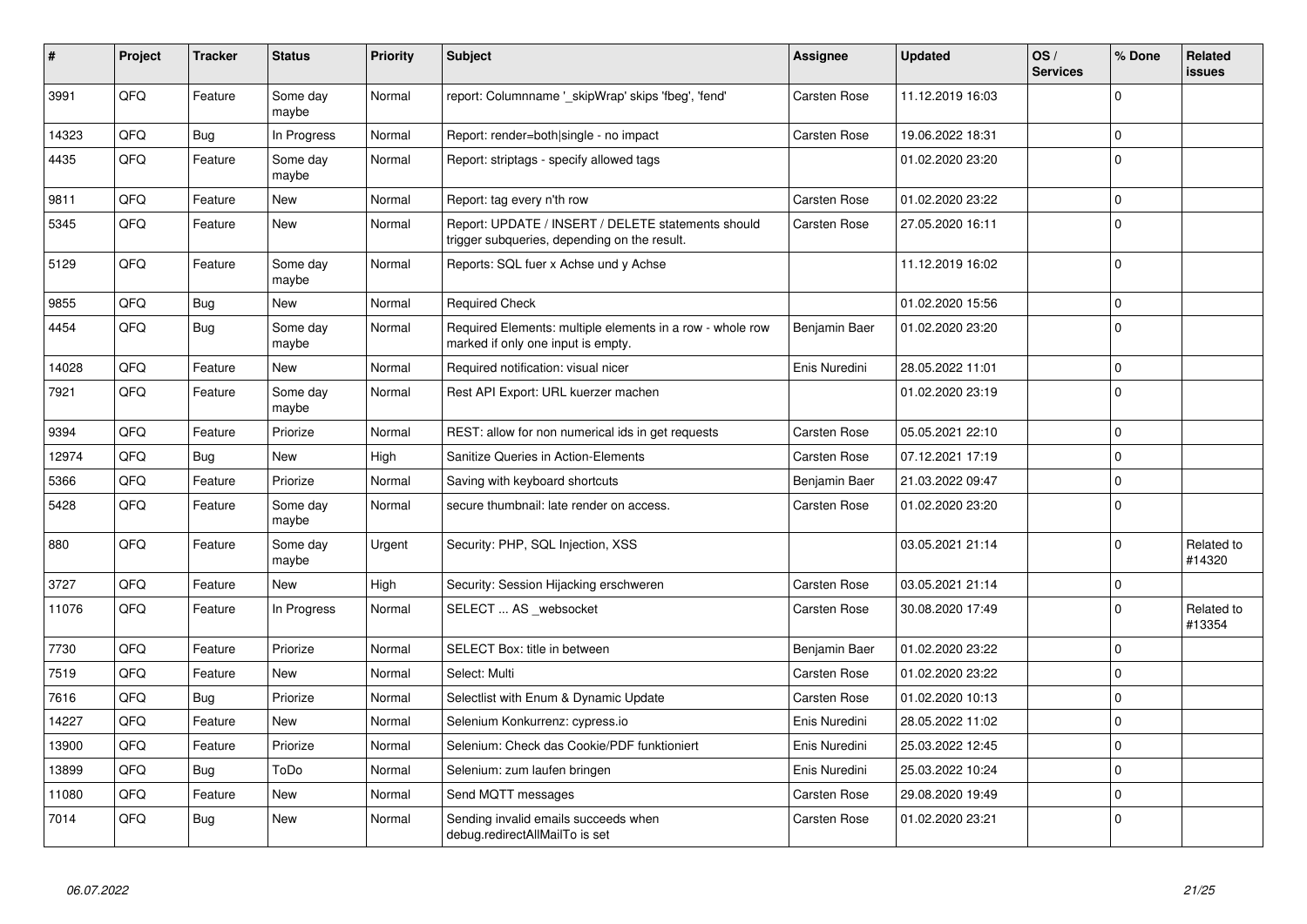| #     | Project    | <b>Tracker</b> | <b>Status</b>     | <b>Priority</b> | <b>Subject</b>                                                                                     | <b>Assignee</b>     | <b>Updated</b>   | OS/<br><b>Services</b> | % Done       | Related<br><b>issues</b>                      |
|-------|------------|----------------|-------------------|-----------------|----------------------------------------------------------------------------------------------------|---------------------|------------------|------------------------|--------------|-----------------------------------------------|
| 4956  | QFQ        | Feature        | Some day<br>maybe | Normal          | Sendmail: Benutzerdefinierte Headers                                                               | <b>Carsten Rose</b> | 11.12.2019 16:02 |                        | 0            |                                               |
| 4551  | QFQ        | Feature        | Some day<br>maybe | Normal          | Set 'pills' via dynamicUpdate to show/hide/disabled                                                |                     | 01.02.2020 23:20 |                        | 0            | Related to<br>#3752                           |
| 8963  | QFQ        | Feature        | Priorize          | Normal          | Setting values in a store: flexible way                                                            | Carsten Rose        | 05.05.2021 22:10 |                        | <sup>0</sup> | Related to<br>#8975                           |
| 3537  | QFQ        | Feature        | Some day<br>maybe | Low             | SHOW COLUMNS FROM tableName - Extend '{{!'<br>definition                                           | <b>Carsten Rose</b> | 11.12.2019 16:02 |                        | 0            |                                               |
| 7107  | QFQ        | Feature        | Some day<br>maybe | Normal          | Showcase Registration Tool: Anmeldung / Administration :<br>Liste Anmeldungen / Emaileinaldung     | <b>Carsten Rose</b> | 11.12.2019 16:01 |                        | $\Omega$     |                                               |
| 9121  | QFQ        | <b>Bug</b>     | Priorize          | High            | sip links have r and __dbIndexData set                                                             | Carsten Rose        | 12.06.2021 10:41 |                        | $\Omega$     |                                               |
| 9707  | QFQ        | Feature        | <b>New</b>        | Normal          | SIP security: encode pageld and check pageld on decode                                             | <b>Carsten Rose</b> | 01.02.2020 23:22 |                        | $\Omega$     |                                               |
| 12532 | QFQ        | Feature        | <b>New</b>        | High            | SIP-Parameter bei Seitenaufruf in Browser-Console<br>anzeigen                                      | <b>Carsten Rose</b> | 07.12.2021 17:19 |                        | $\Omega$     | Related to<br>#11893.<br>Related to<br>#14187 |
| 12512 | QFQ        | <b>Bug</b>     | <b>New</b>        | Normal          | Some MySQL Installation can't use 'stored procedures'                                              | <b>Carsten Rose</b> | 19.03.2022 17:48 |                        | $\Omega$     |                                               |
| 4442  | QFQ        | Feature        | Some day<br>maybe | Normal          | Special Column Name: link - new symbol G (Glyph) to<br>choose any available symbol                 |                     | 11.12.2019 16:02 |                        | 0            |                                               |
| 7683  | QFQ        | Feature        | <b>New</b>        | Normal          | Special column names in '{{ SELECT  AS _link }}' should<br>be detected                             | <b>Carsten Rose</b> | 01.02.2020 23:21 |                        | $\Omega$     |                                               |
| 9928  | <b>OFO</b> | Feature        | Priorize          | Normal          | SpecialColumnName: a) Deprecated: ' AS "_+tag " ', b)<br>New: ' AS "_ <tag1><tag2>"'</tag2></tag1> | <b>Carsten Rose</b> | 01.02.2020 23:17 |                        | $\Omega$     | Related to<br>#9929                           |
| 8806  | QFQ        | Feature        | <b>New</b>        | Normal          | SQL Function nl2br                                                                                 | <b>Carsten Rose</b> | 01.02.2020 23:22 |                        | $\Omega$     |                                               |
| 12545 | QFQ        | <b>Bug</b>     | <b>New</b>        | Urgent          | sql.log not created / updated                                                                      | Carsten Rose        | 14.12.2021 16:02 |                        | $\Omega$     |                                               |
| 4050  | QFQ        | Feature        | <b>New</b>        | Normal          | sql.log: 1) FormElement ID which causes a specific action,<br>2) Result in the same row.           | <b>Carsten Rose</b> | 15.04.2020 11:35 |                        | 0            | Related to<br>#5458                           |
| 12504 | QFQ        | Feature        | Priorize          | Normal          | sql.log: report fe.id                                                                              | <b>Carsten Rose</b> | 05.05.2021 22:09 |                        | 0            |                                               |
| 3941  | QFQ        | Feature        | Some day<br>maybe | Normal          | sglAfter: es sollten mehrere moeglich sein                                                         | <b>Carsten Rose</b> | 11.12.2019 16:03 |                        | $\Omega$     | Related to<br>#3942                           |
| 4026  | QFQ        | Feature        | Some day<br>maybe | Normal          | sqlLog.sql: log number of FE.id                                                                    | <b>Carsten Rose</b> | 11.12.2019 16:03 |                        | $\Omega$     | Related to<br>#5458                           |
| 9129  | QFQ        | Feature        | New               | Normal          | sqlValidate: Message as notification, not as error                                                 | <b>Carsten Rose</b> | 01.02.2020 23:22 |                        | $\Omega$     | Related to<br>#9128                           |
| 10081 | QFQ        | Bug            | New               | High            | Stale record lock after 'forbidden' character                                                      | Carsten Rose        | 03.05.2021 21:12 |                        | $\Omega$     | Related to<br>#10082,<br>Related to<br>#9789  |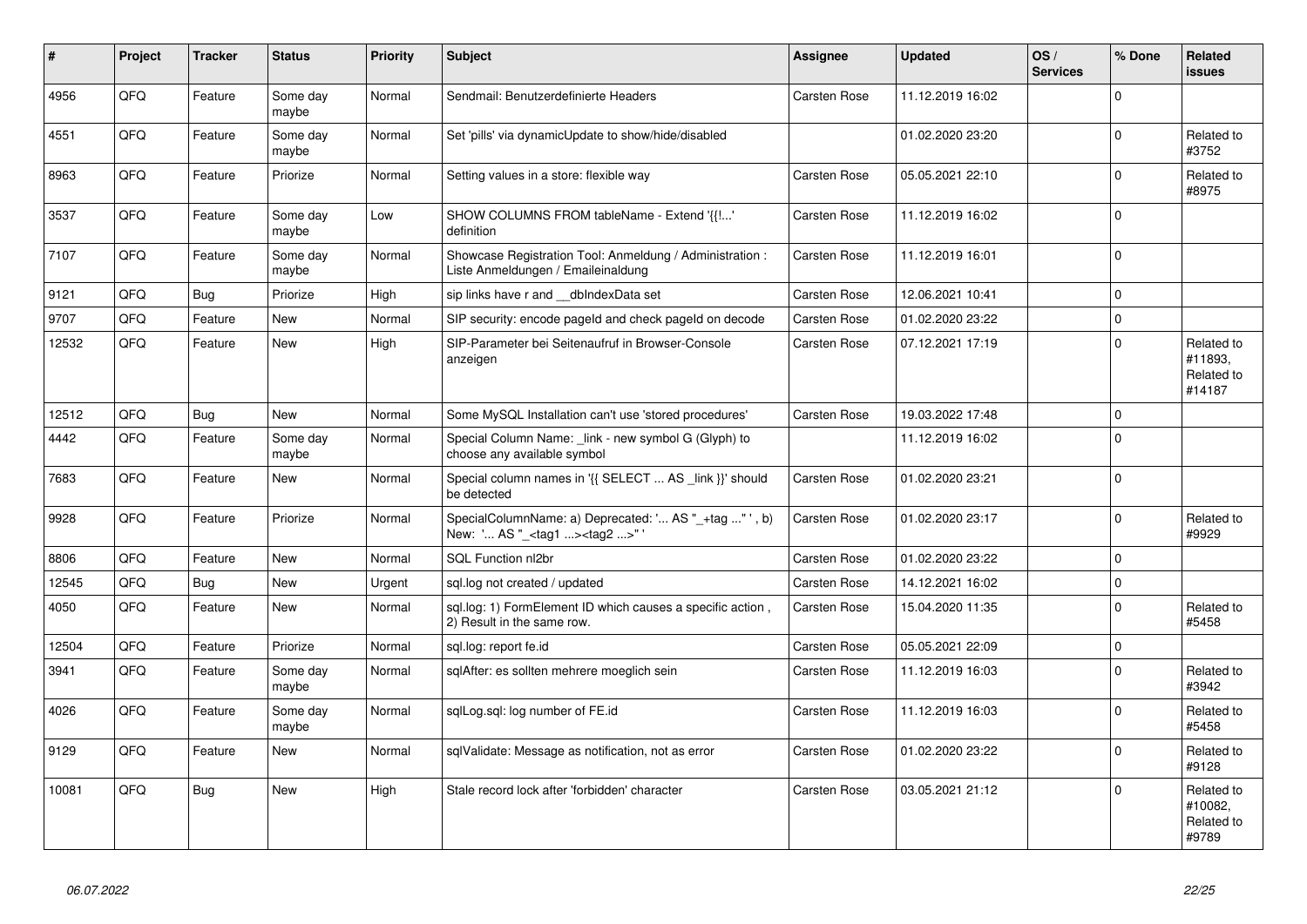| #     | Project | <b>Tracker</b> | <b>Status</b>     | <b>Priority</b> | <b>Subject</b>                                                                                       | Assignee                                               | <b>Updated</b>      | OS/<br><b>Services</b> | % Done         | Related<br><b>issues</b>                      |                      |
|-------|---------|----------------|-------------------|-----------------|------------------------------------------------------------------------------------------------------|--------------------------------------------------------|---------------------|------------------------|----------------|-----------------------------------------------|----------------------|
| 9173  | QFQ     | <b>Bug</b>     | Priorize          | Urgent          | Stale Record Lock: Firefox                                                                           | <b>Carsten Rose</b>                                    | 03.05.2021 21:14    |                        | $\Omega$       | Related to<br>#9789                           |                      |
| 12413 | QFQ     | Feature        | <b>New</b>        | Normal          | STORE_TYPO3: enhance for {{be_users.email:T}},<br>{{fe users.email:T}}                               | <b>Carsten Rose</b>                                    | 03.05.2021 20:45    |                        | $\Omega$       | Related to<br>#12412,<br>Related to<br>#10012 |                      |
| 11775 | QFQ     | Feature        | <b>New</b>        | Normal          | Subrecord Tooltip pro Feld                                                                           | <b>Carsten Rose</b>                                    | 18.12.2020 15:22    |                        | $\Omega$       | Related to<br>#11955                          |                      |
| 3432  | QFQ     | Feature        | <b>New</b>        | Normal          | subrecord: dynamicUpdate                                                                             | Carsten Rose                                           | 11.06.2020 21:10    |                        | $\mathbf{0}$   | Related to<br>#5691                           |                      |
| 8187  | QFQ     | Feature        | <b>New</b>        | Normal          | Subrecord: enable/hide new button - make new/edit/delete<br>customizeable.                           | Carsten Rose                                           | 06.03.2021 18:44    |                        | $\Omega$       | Related to<br>#11326                          |                      |
| 11955 | QFQ     | Feature        | New               | Normal          | subrecord: new title option to set <th> attributes - e.g. to<br/>customize tablesorter options.</th> | attributes - e.g. to<br>customize tablesorter options. | <b>Carsten Rose</b> | 03.05.2021 20:47       |                | $\Omega$                                      | Related to<br>#11775 |
| 12135 | QFQ     | Feature        | <b>New</b>        | Normal          | Subrecord: Notiz                                                                                     |                                                        | 24.04.2021 16:58    |                        | $\mathbf{0}$   |                                               |                      |
| 7281  | QFQ     | <b>Bug</b>     | Some day<br>maybe | Normal          | Subrecords: on large screen separator line too short                                                 |                                                        | 01.02.2020 23:19    |                        | $\Omega$       |                                               |                      |
| 7574  | QFQ     | Bug            | <b>New</b>        | Normal          | Substitute error: form element not reported / dont parse<br>Form.note                                | <b>Carsten Rose</b>                                    | 01.02.2020 23:21    |                        | $\Omega$       |                                               |                      |
| 12477 | QFQ     | Feature        | <b>New</b>        | Normal          | Support for refactoring: Form, FormElement, diverse<br>Tabellen/Spalten, tt-content Records          | <b>Carsten Rose</b>                                    | 03.05.2021 20:45    |                        | $\overline{0}$ |                                               |                      |
| 12520 | QFQ     | Bug            | <b>New</b>        | Normal          | Switch FE User: still active even FE User session expired                                            | <b>Carsten Rose</b>                                    | 19.03.2022 17:48    |                        | $\Omega$       |                                               |                      |
| 10114 | QFQ     | Feature        | <b>New</b>        | High            | Symbol (Link): 'G:' (Glyphicon) replaced by 'i:' (icon)                                              |                                                        | 07.12.2021 17:19    |                        | $\Omega$       | Related to<br>#3797,<br>Related to<br>#4194   |                      |
| 4258  | QFQ     | Feature        | Some day<br>maybe | High            | <b>System Defaults: Forms</b>                                                                        | <b>Carsten Rose</b>                                    | 03.05.2021 21:14    |                        | $\overline{0}$ |                                               |                      |
| 14304 | QFQ     | Bug            | New               | Normal          | table sorter view safer does not work                                                                | Carsten Rose                                           | 10.06.2022 11:49    |                        | $\mathbf{0}$   |                                               |                      |
| 10745 | QFQ     | Feature        | Some day<br>maybe | Normal          | Tablesorter Excel Export                                                                             | <b>Carsten Rose</b>                                    | 16.09.2021 15:09    |                        | $\Omega$       |                                               |                      |
| 9130  | QFQ     | Feature        | Some day<br>maybe | Normal          | tablesorter: Automatic Row numbering / Zeilenummer                                                   | Benjamin Baer                                          | 01.02.2020 23:22    |                        | $\Omega$       |                                               |                      |
| 11892 | QFQ     | Feature        | <b>New</b>        | Normal          | tablesorter: columns with links are hard to order - new<br>qualifier 'Y: <ord>'</ord>                | Enis Nuredini                                          | 23.03.2022 09:22    |                        | $\Omega$       |                                               |                      |
| 12679 | QFQ     | Feature        | <b>New</b>        | Normal          | tablesorter: custom column width                                                                     | Carsten Rose                                           | 16.06.2021 11:10    |                        | $\Omega$       |                                               |                      |
| 6970  | QFQ     | Feature        | Some day<br>maybe | Normal          | tablesorter: default fuer 'sortReset' aendern von 'Ctrl' zu 'Alt'                                    | Benjamin Baer                                          | 01.02.2020 23:21    |                        | $\mathbf{0}$   |                                               |                      |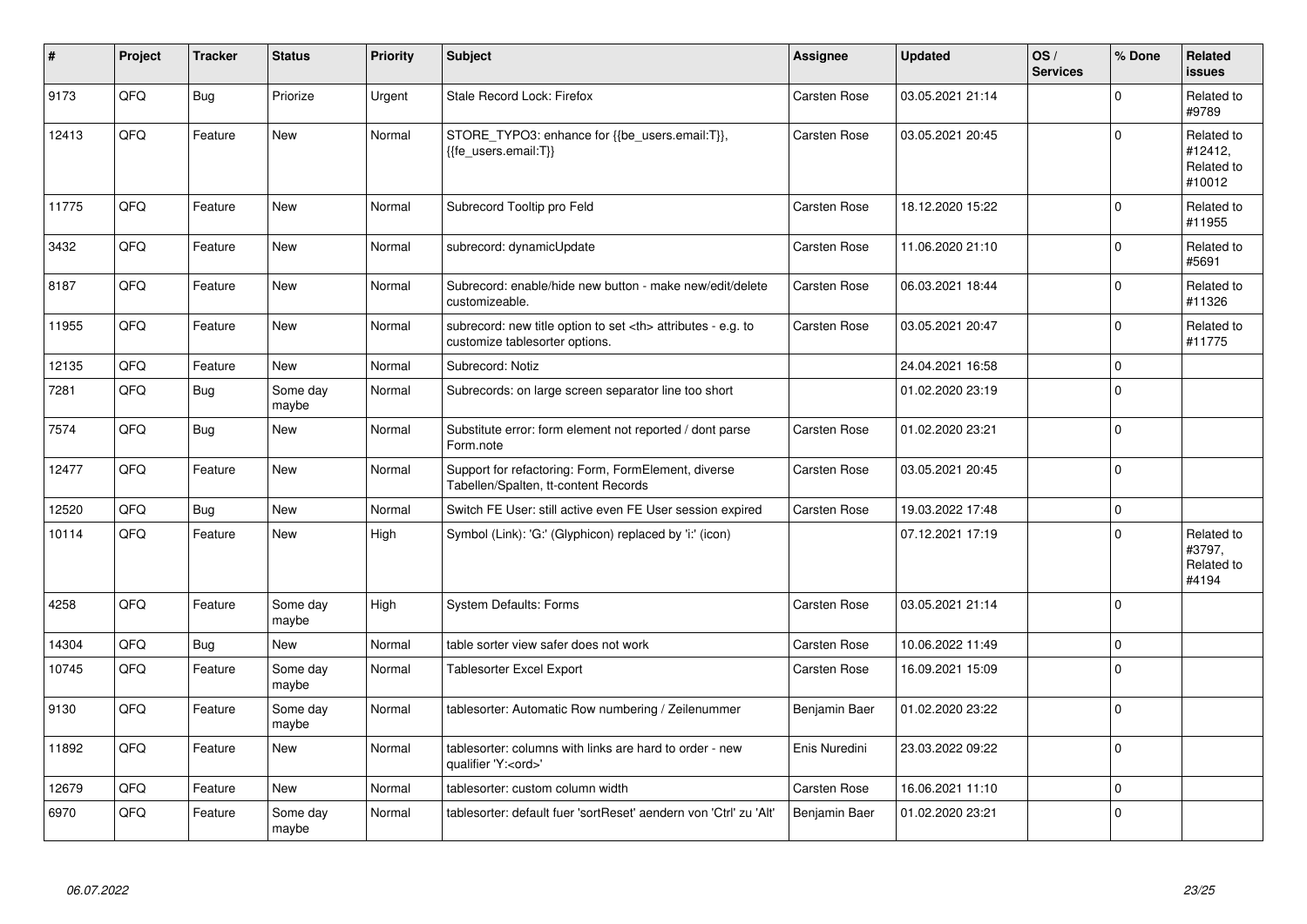| ∦     | Project | <b>Tracker</b> | <b>Status</b>     | <b>Priority</b> | <b>Subject</b>                                                                                            | <b>Assignee</b>     | <b>Updated</b>   | OS/<br><b>Services</b> | % Done       | Related<br><b>issues</b>                    |
|-------|---------|----------------|-------------------|-----------------|-----------------------------------------------------------------------------------------------------------|---------------------|------------------|------------------------|--------------|---------------------------------------------|
| 10506 | QFQ     | <b>Bug</b>     | New               | High            | Template Group broken on MultiDB instance                                                                 | Carsten Rose        | 03.05.2021 21:12 |                        | <sup>0</sup> | Related to<br>#10505                        |
| 4445  | QFQ     | Feature        | Some day<br>maybe | Normal          | template group: Option to simulate fieldset                                                               |                     | 28.06.2021 14:11 |                        | 0            |                                             |
| 12716 | QFQ     | <b>Bug</b>     | <b>New</b>        | Normal          | template group: Pattern only applied to first instance                                                    | <b>Carsten Rose</b> | 19.03.2022 17:47 |                        | 0            |                                             |
| 12045 | QFQ     | Bug            | <b>New</b>        | Normal          | templateGroup afterSave FE: Aufruf ohne<br>salHonorFormElements funktioniert nicht                        | <b>Carsten Rose</b> | 18.02.2021 16:33 |                        | $\Omega$     |                                             |
| 12702 | QFQ     | <b>Bug</b>     | New               | High            | templateGroup: broken in multiDb Setup                                                                    | <b>Carsten Rose</b> | 14.12.2021 16:02 |                        | $\Omega$     |                                             |
| 3882  | QFQ     | Bug            | Some day<br>maybe | Normal          | templateGroup: disable 'add' if limit is reached - funktioniert<br>nicht wenn bereits records existierten | <b>Carsten Rose</b> | 11.12.2019 16:03 |                        | 0            |                                             |
| 7521  | QFQ     | Feature        | New               | Normal          | TemplateGroup: fe.type=upload                                                                             | <b>Carsten Rose</b> | 01.02.2020 23:21 |                        | 0            | Related to<br>#9706                         |
| 3385  | QFQ     | Feature        | Some day<br>maybe | Normal          | templateGroup: insert/update/delete non primary records                                                   | <b>Carsten Rose</b> | 11.12.2019 16:02 |                        | 0            |                                             |
| 3588  | QFQ     | <b>Bug</b>     | Some day<br>maybe | Normal          | templateGroup: versteckte Elemente werden weiterhin<br>gespeichert.                                       | <b>Carsten Rose</b> | 11.12.2019 16:02 |                        | $\Omega$     |                                             |
| 4549  | QFQ     | Bug            | Some day<br>maybe | Normal          | TemplateGroups: FE.type SELECT loose selected value<br>after save                                         | <b>Carsten Rose</b> | 01.02.2020 23:20 |                        | 0            | Related to<br>#4548,<br>Related to<br>#4771 |
| 10345 | QFQ     | Feature        | New               | Normal          | Templates - Patterns QFQ Style                                                                            |                     | 03.05.2021 21:01 |                        | $\Omega$     | Related to<br>#10713                        |
| 4816  | QFQ     | Feature        | Some day<br>maybe | Normal          | Templates for QFQ Reports (Tables, Radios, )                                                              |                     | 01.02.2020 23:20 |                        | 0            |                                             |
| 8056  | QFQ     | Feature        | Some day<br>maybe | Normal          | Termin Organisation (Reservation)                                                                         |                     | 01.02.2020 23:19 |                        | $\Omega$     | Related to<br>#8658                         |
| 4757  | QFQ     | Feature        | Some day<br>maybe | Normal          | Test subrecord: download links ok? Links ok?                                                              | <b>Carsten Rose</b> | 01.02.2020 23:20 |                        | 0            |                                             |
| 7402  | QFQ     | <b>Bug</b>     | Some day<br>maybe | Normal          | thumbnail cache: outdated picture when permission denied<br>and permission resolved.                      |                     | 01.02.2020 23:20 |                        | $\mathbf 0$  |                                             |
| 5452  | QFQ     | Feature        | Some day<br>maybe | Normal          | Thumbnails from PDF: bad quality                                                                          |                     | 01.02.2020 23:20 |                        | 0            |                                             |
| 9704  | QFQ     | Feature        | Some day<br>maybe | Normal          | Thumbnails Generieren beim Splitten von PDF Files                                                         | <b>Carsten Rose</b> | 11.12.2019 16:01 |                        | $\Omega$     |                                             |
| 10782 | QFG     | Feature        | Feedback          | Normal          | Tiny MCE: Image Upload                                                                                    | Enis Nuredini       | 16.05.2022 23:16 |                        | $\mathbf 0$  | Related to<br>#12452                        |
| 12186 | QFO     | Feature        | New               | High            | TinyMCE Config für Objekte                                                                                | Carsten Rose        | 07.12.2021 17:19 |                        | 0            | <b>Blocks</b><br>#12632                     |
| 12439 | QFQ     | Feature        | In Progress       | Normal          | TinyMCE Paste from Word & Character Count/Limit                                                           | Carsten Rose        | 05.05.2021 22:15 |                        | 0            |                                             |